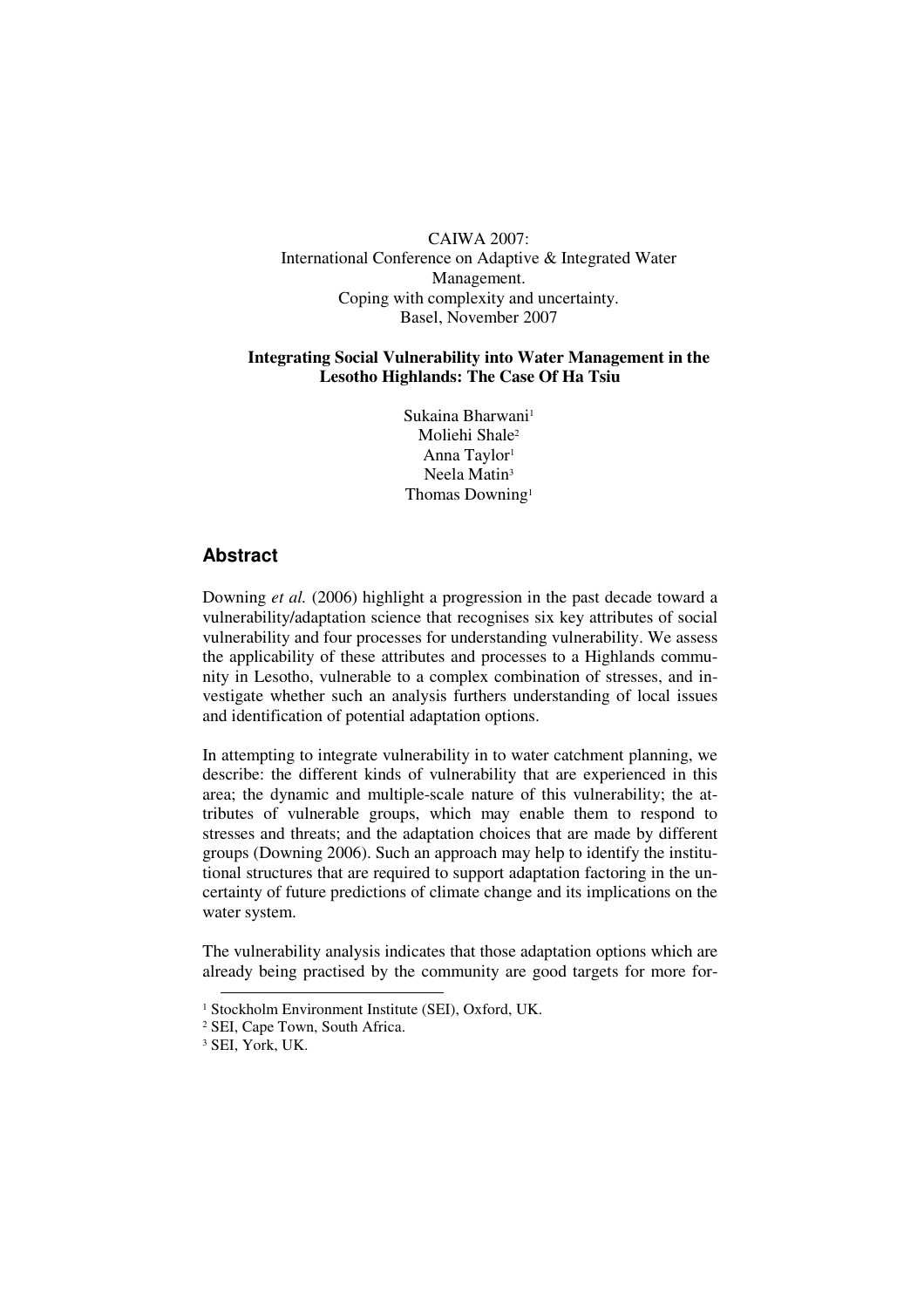malised institutional support. This may reduce the impact of new and emerging vulnerabilities, which are currently difficult to predict. Local adaptation strategies have gradually evolved over time and are integral to the specialised Highlands environment. Although future risks may be quite different to those adapted to in the past, local adaptation strategies (or modifications of them) will be best designed to cope with this.

There are many new and 'external' factors which affect the Highlands communities surrounding the Mohale Dam and the compounded causes and impacts of this are difficult to unravel. There are stresses that have little direct association with the development of the dam, but which are made worse by it. However, there are also positive aspects provided by the development which have improved some aspects of life. Many of these stresses will be examined, alongside mechanisms which are in place, or planned to cope with them. Whether these measures will enable communities to adapt in a way that will make them more resilient to future shocks and stresses, supporting a pathway to stability and sustainability, or whether they may result in mal-adaptation and increased vulnerability will be explored.

## **1. Introduction**

We seek to situate the vulnerability of local communities in Lesotho in the wider framing of vulnerability and adaptive management. The Highland communities utilising wetlands ecosystems and environmental services illustrate various aspects of vulnerability, as it changes over time in varying relationships with ecologies, institutions and economies. For the framing of vulnerability, we draw upon earlier work compiled in Downing et al. (2006). Relevant conclusions from the literature surveyed in that state-ofthe-art assessment introduce the finer grain of community analysis in Lesotho.

*'The starting point for an analysis of social vulnerability is that vulnerability is the differential exposure to stresses experienced or anticipated by different people. That is, vulnerability is not only and may not be primarily a property of a system or a water catchment per se, but rather reflects a combination of the characteristics of the hydrological system, the livelihood assets and social relations of people and the effects of a range of external factors on these two: water and people... These interactions mean*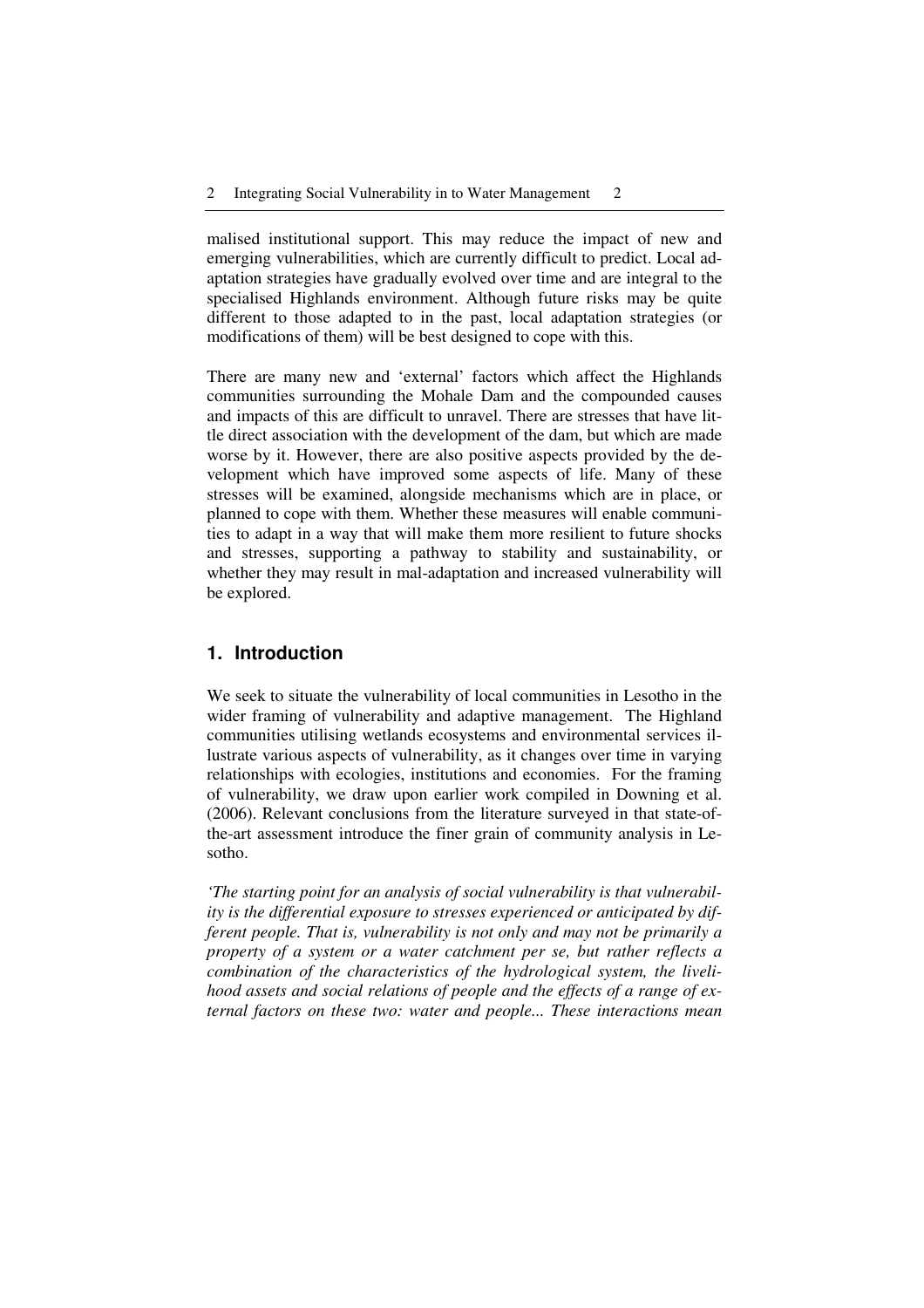## *that different people are exposed in different ways to stresses and threats. Or more simply, Who is vulnerable? To what?'* (Downing 2006).

Understanding the vulnerability of local communities in the Maluti<sup>4</sup> region of Lesotho and their relationship to the environment is of concern for water management institutions. Future water quality and stream flow is dependent on the status of wetland areas but their increasing degradation and the possible link with the use of rangelands for cattle herding, as is traditional to Basotho culture, must be explored. As early as 1999, Chakela wrote that 'the reduction of the hydrological regime of wetlands in terms of wetland saturation, water table depth and drainage type has been enhanced by the amount of grazing, trampling, human disturbances, burning of veld and soil excavation processes' (Chakela 1999: 135). However, the construction of dams has also impacted greatly on the local environment, displacing a large number of people and increasing pressure on limited land and resources. For instance, 'paths and roads within and above the wetlands cause the channelling of water away from the wetlands, resulting in 'dry islands' that become barriers to the surface and sub-surface flow of water...[thus] it is of great importance that an integrated management scheme be implemented to preserve wetlands in order to sustain river flows in Lesotho' (*ibid.*).

Suggestions for introducing an incentivised scheme that encourages local conservation and management of the wetlands have been proposed. This is partly due to the remit and responsibility of the Lesotho Highlands Development Authority (LHDA) to conserve sites of ecological importance within the dam project areas. This coincides with a government initiative to protect wetlands sites nationally, one large wetland in the south of the country having been declared a RAMSAR World Heritage site. However, local communities are vulnerable to a range of stresses, which are changing at different temporal, economic, social and institutional scales, which must be considered when contemplating such an intervention. Thus, the aim of this analysis is not only to explore how dependent local livelihoods are on ecological services provided by the wetlands, but also to asses how vulnerable they are to the complex combination of stresses that they adapt to on a daily basis. The success and sustainability of such intervention measures will be contingent on a full understanding of the root causes of vulnerability and the potential impact that different development pathways may have.

 $\overline{a}$ 

<sup>4</sup> Maluti commonly refers to the high altitude mountain range of Lesotho.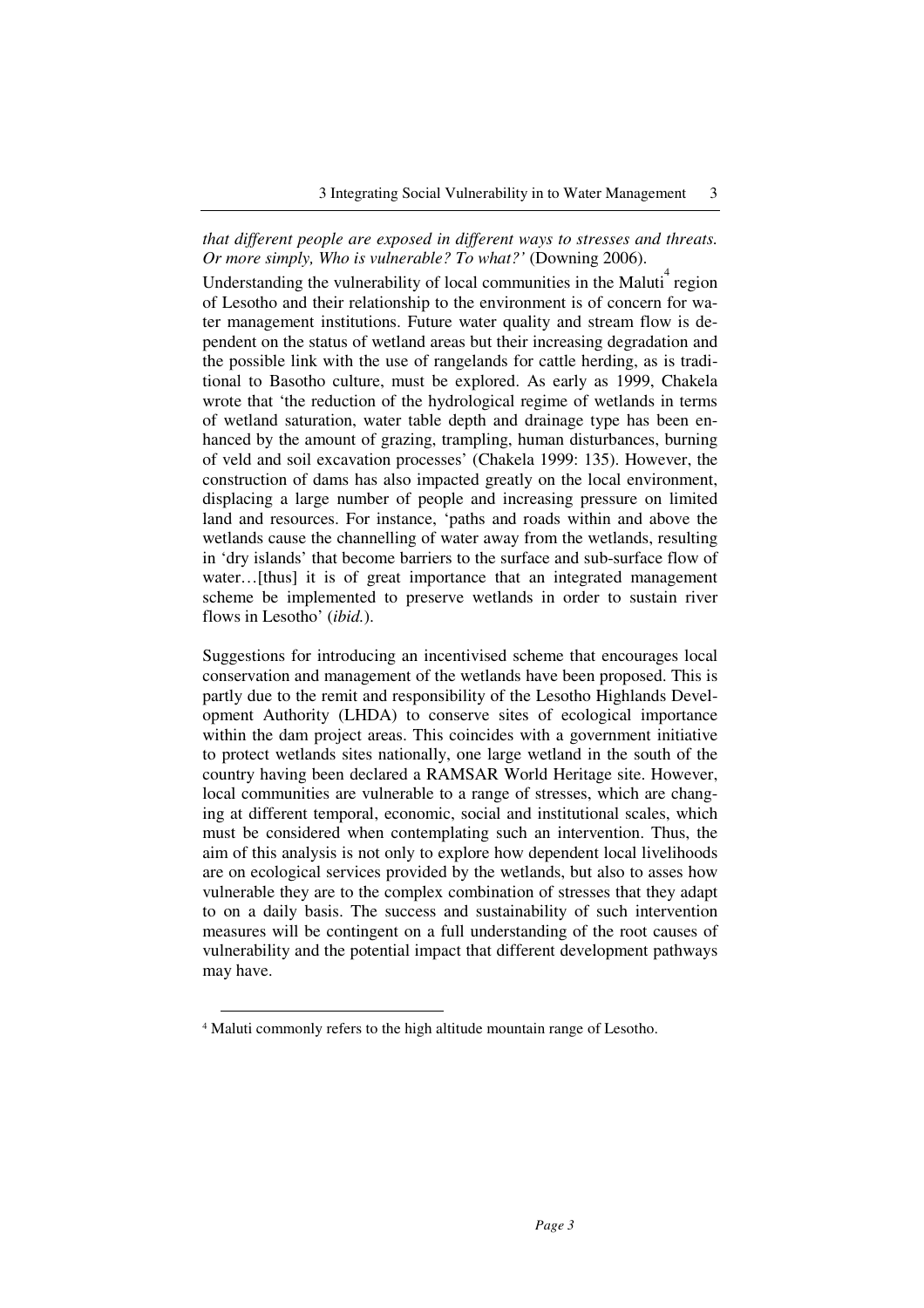Our point of departure is the list of key attributes of vulnerability that should be considered when integrating vulnerability into water management and catchment planning models, as compiled in Downing et al. (2006).

1. Differential social and economic vulnerability.

*a.) the differential exposure to stresses experienced or anticipated by different exposure units;* 

*b.) vulnerability is composed of multiple stresses which are inherent in the integrated vulnerability of peoples, places and systems.* 

2. The dynamic element of vulnerable groups and their relationship to water resources and catchment or regional planning. *a.) dynamic processes, which are constructed and change simulta-*

*neously on a variety of inter-linked time scales;* 

3. The multiple attributes of vulnerable groups and the link to their ability to respond to stresses and threats. Vulnerability and adaptive capacity are:

*a.) rooted in the actions and multiple attributes of human actors;* 

*b.) driven and bound by social networks in social, economic, political and environmental interactions;* 

4. The decisions of actors (the managers and vulnerable groups) in the construction of adaptive systems (i.e. in the reduction of future vulnerability) (*ibid.*).

# **2. Differential vulnerability, exposure and multiple stresses**

Research was conducted in Ha Tsiu, a village in the Thaba Tseka District of Lesotho. It consists of an estimated 200 households, overseen by one chief with the support of several headmen. The chief plays an active role in the sustainable management of natural resources (including the administration of land and grazing rights) and in the promotion of social welfare. Located adjacent to the Mohale Dam (part of the Lesotho Highlands Water Project), the Ha Tsiu community have experienced the impacts of its development in many aspects of their lives.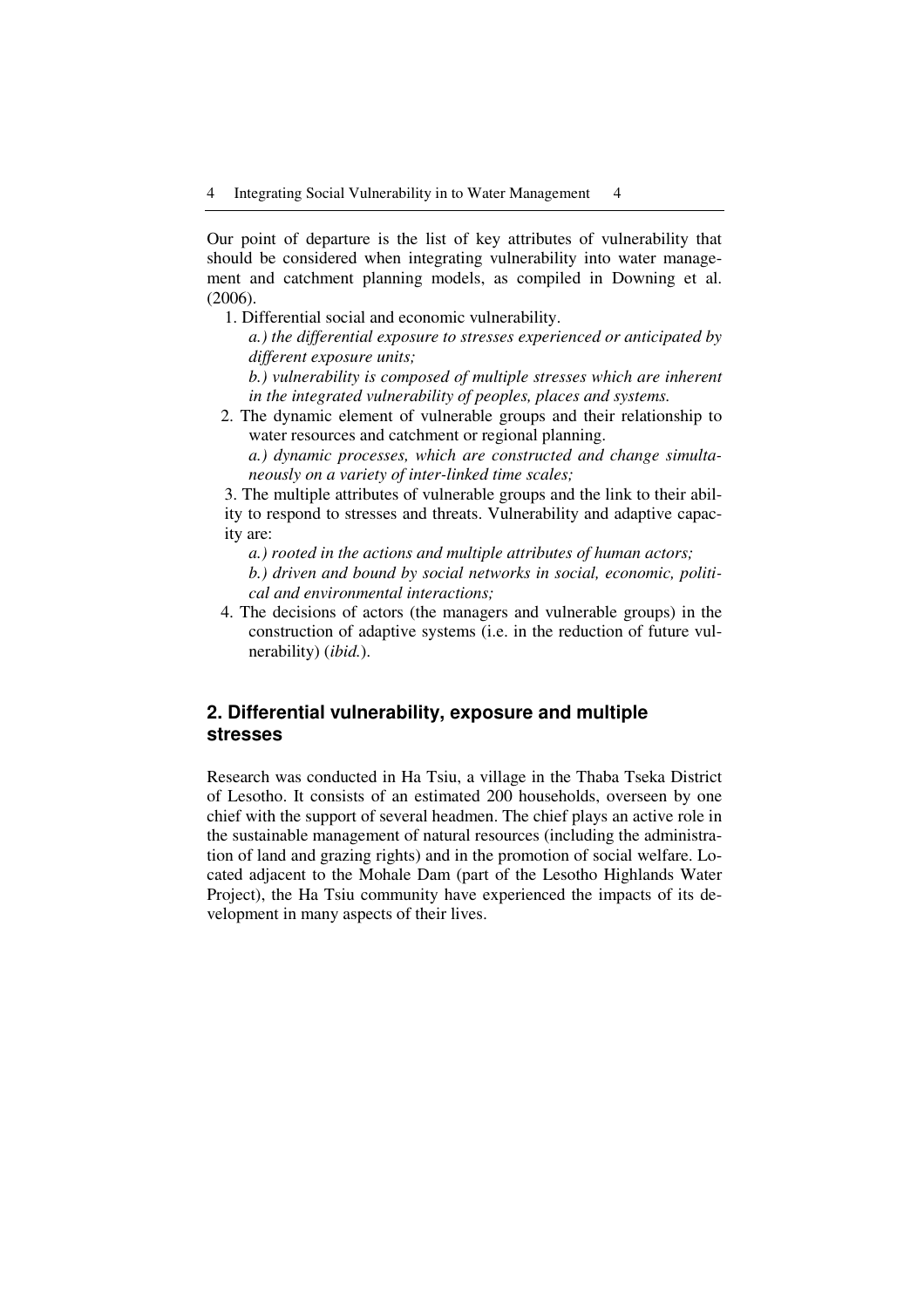

**Figure 1 Location of Ha Tsiu within the Mohale catchment.**

### **Local livelihoods**

 $\overline{a}$ 

Like most Highland communities in Lesotho, the dominant livelihood activities are cattle rearing, crop farming and vegetable cultivation. A major difficulty faced by residents of the Highlands is the deteriorating condition of grazing land for cattle (as a result of over-stocking) and shortages in land for farming and grazing. This is further compounded by the construction of the dam as relocated households compete for farmland. Those unable to access land for farming tend to enter in to sharecropping agreements<sup>5</sup>, though they are given compensation payments by the LHDA. There is a perception that land shortages coupled with the high unemployment rates are a contributing factor to increasing levels of stock theft (Dzimba 2005).

<sup>&</sup>lt;sup>5</sup> Helping other field owners with ploughing and harvesting, in exchange for money or food. This is a traditional activity know as *Seahlolo*.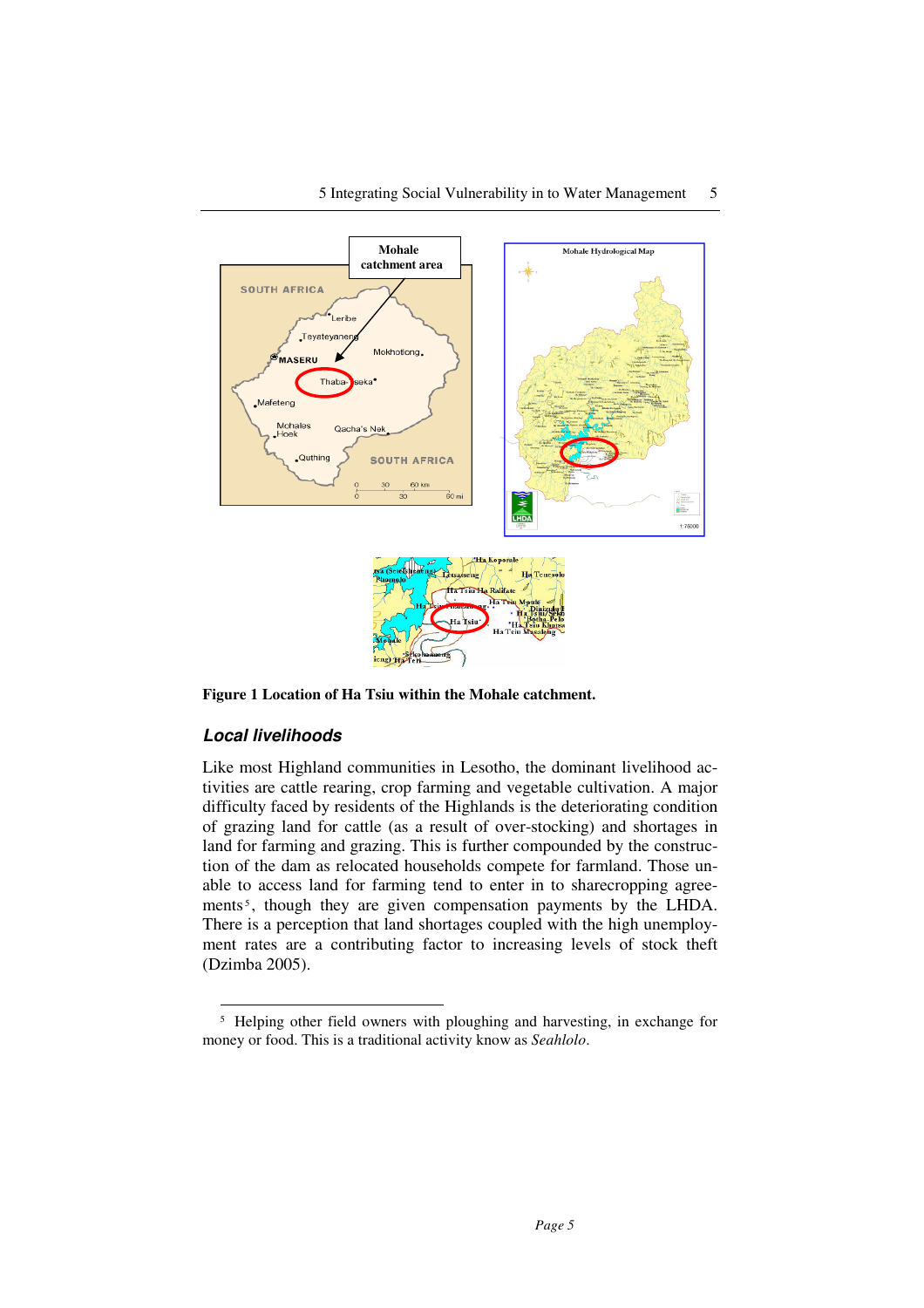Other livelihood activities pursued in Ha Tsiu include: making and selling handicrafts, brewing beer, transport operations, teaching at the primary school, and providing labour in local fields. Some community members own or manage small all-purpose shops or migrate to urban centres in search of formal employment. In response to socio-economic changes in recent years, new livelihood activities are being taken up. For example, there are several entrepreneurs in gardening schemes marketing their own produce, and women and men are keen to be trained in making handicrafts with traditional materials. Despite these attempts at livelihood diversification, the community's main concern remains the lack of jobs and markets for produce.

### **Wetlands and ecosystem services**

 $\ddot{\phantom{a}}$ 

There are many small wetlands dotted all over the highland areas in Lesotho. The case study village has several wetlands within and around it. Conversations with certain community members highlighted the importance of wetlands in providing valuable goods and services. The village chief in particular recognized that the character and nature of the wetlands is such that certain plants and animals are found there and that these would be lost if the wetlands were severely degraded. The chief's awareness of the need for conservation has resulted in the implementation of a rotational scheme to allow regeneration of local wetlands areas. Furthermore, the educational value of the wetlands is recognized as a tool for learning about how water is supplied and how wetlands feed streams and wells. This was viewed as particularly important for children and herd boys.

Other locally recognized wetlands functions include flood control and sediment trapping by capturing and storing water and eroded soil. The chief outlined the following further benefits of the wetlands:

- supplying water to streams, regulating flow into the Sengunyane River;
- providing an area that is always moist and cool which is good for unique plants and encourages the occupation of certain types of insects which are not harmful;
- nutrient-rich areas which yield nutritious plants, raising the value of agricultural plots near the wetlands<sup>6</sup>;
- providing groundwater purification which produces good quality water.

<sup>6</sup> Cultivation or house building should never be undertaken in the wetland itself.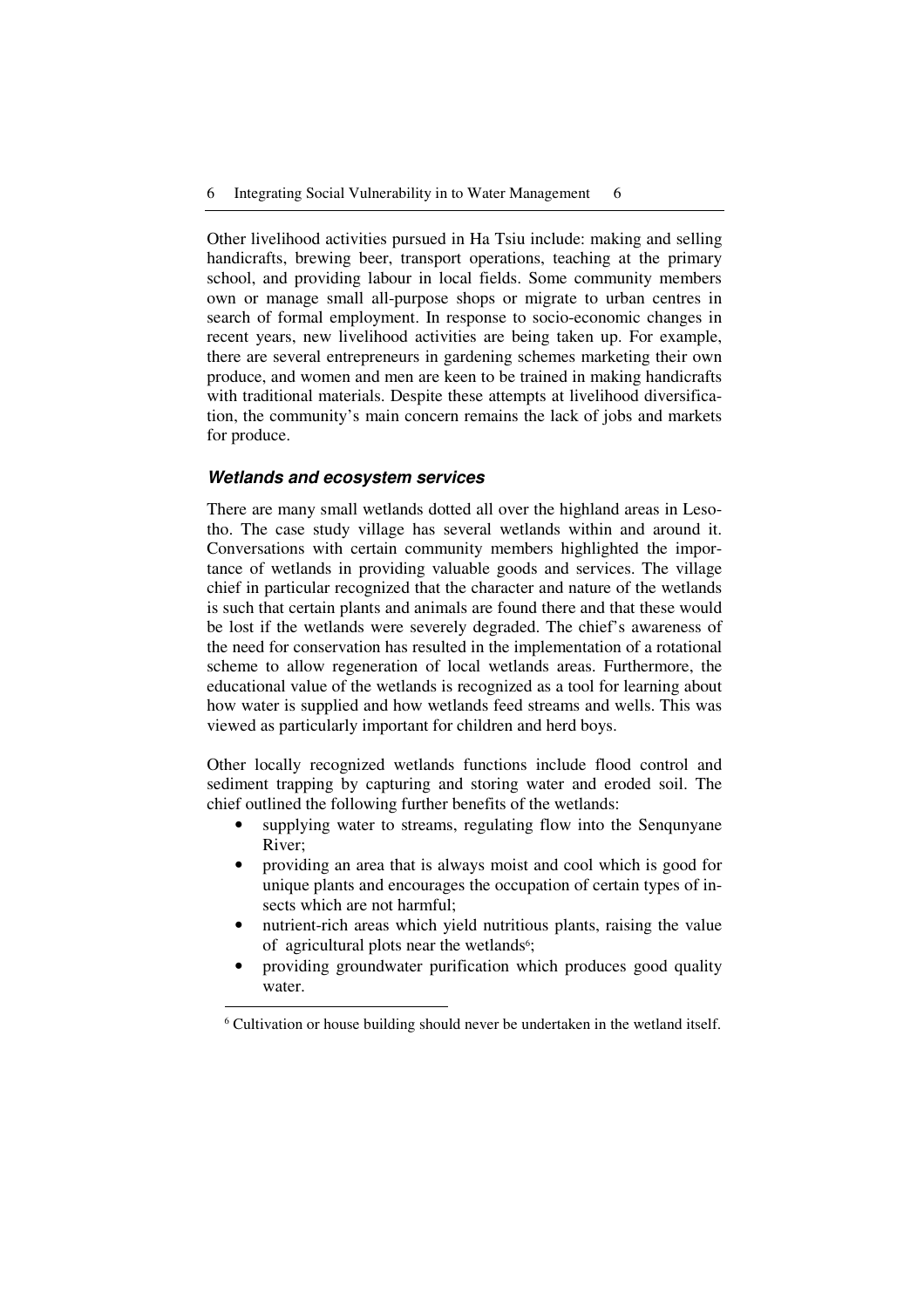#### **Climate related shocks and stresses**

The climate of the Lesotho Highlands is described as continental and temperate (Chakela 1999), characterized by very low temperatures associated with snow in the winter, and moderate summer rainfall and temperatures often not exceeding 20 degrees Celsius. Overall, 'the climate of Lesotho is suitable for the production of a wide range of summer and winter crops…through favourable temperatures, precipitation, light intensity and low humidity' (Chakela 1999:120).

Interviews with farmers and elderly people who have lived in the area all their life revealed there has been a noticeable change in the climate over recent decades. There has been more snow in the winter and the summer temperatures have been particularly high. December and January months have become critical for drought as dry seasons are becoming more intense, causing water stress. The onset of both rainy and cold seasons has at times been notably delayed and rain events have been more intense.

The agricultural sector is very sensitive to this variability and change, the timing of the rains being the single most important determinant of planting times (Wilken 1982). While little is documented on rainfall variability in the country, Wilken (*ibid.*) indicates that 'precipitation intensities suggest the likelihood of exceeding soil infiltration rates and storage capacities', resulting in flooding and erosion (Wilken, 1982:10). This can also lead to increased pests and diseases which can affect crops, humans and livestock (see (Ziervogel 2003) for further discussion of the impact of climatic variation on economic, human, natural and social household assets and strategies (including social networks).

Local residents reported that February and March are critical months for rain in terms of crop development (see seasonal calendar in Figure 2 where this is marked with red dots by community members). However, if it rains excessively in these months, crops often fail as they tend to be flooded and cannot be harvested. During these events, wetlands play an important role in trapping sediment. Wilken (1982) also points to hail as a threat, often stripping fruit from trees and flattening grain fields. There is good local knowledge of the area's annual climatic variability and the importance of the onset of winter and summer rainfall. Winter weather can be very extreme and there are occasionally human and animal fatalities due to exposure to the extreme temperatures.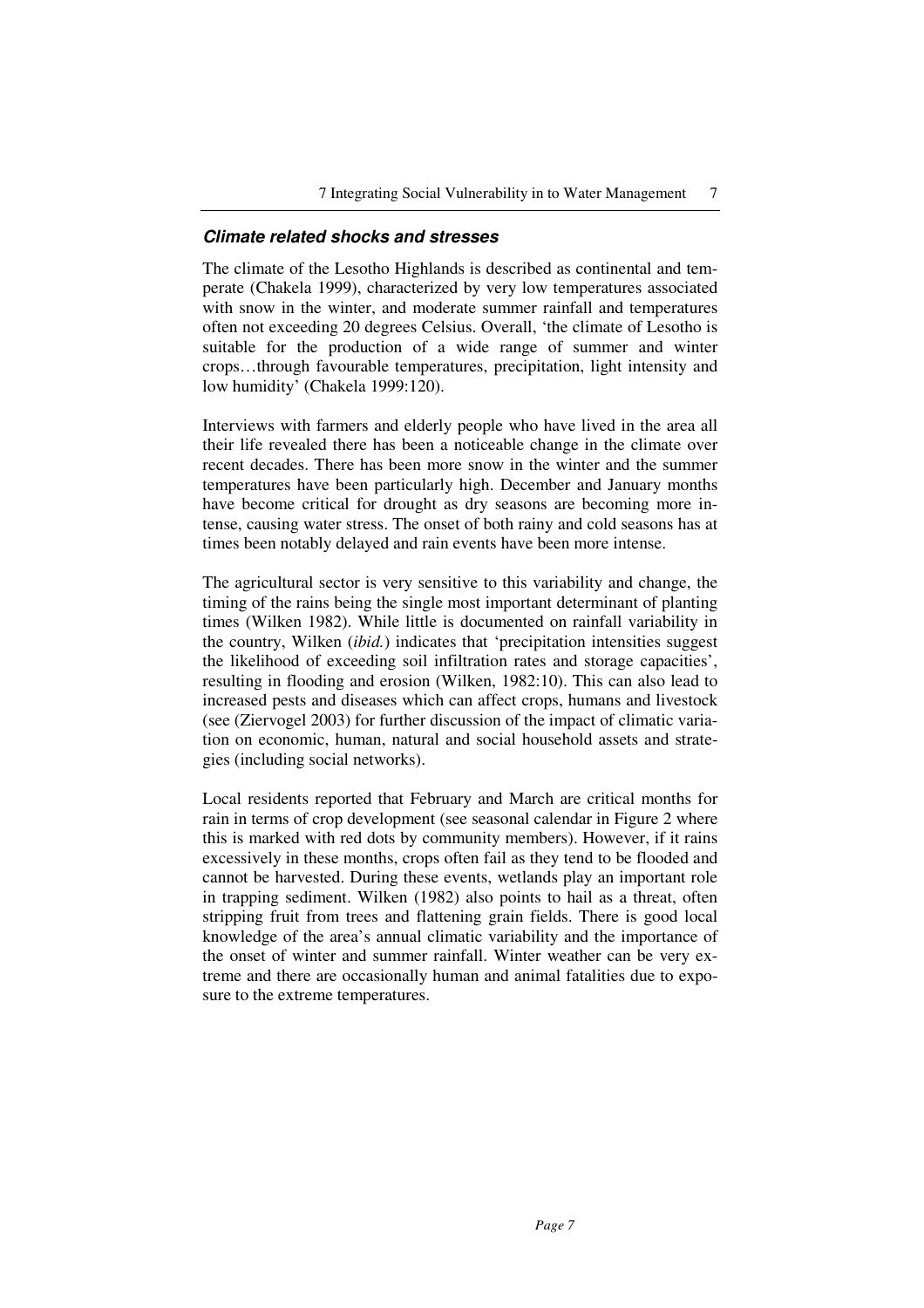

**Figure 2 Seasonal calendar exercise.** 

Agricultural vulnerability can be translated to the vulnerability of the entire community because villagers often buy produce such as maize and green vegetables locally. The recent declaration of famine by the Lesotho government<sup>7</sup> highlights the overarching sensitivity of agriculture within the country. While alternative income sources derived from formal employment could absorb the effects of extreme climate events, the pool of people engaging in these livelihoods is relatively small due to the lack of demand for unskilled labour and poor accessibility to urban centres.

## **Declining fuel wood resources**

Similar to losses in land, many of the wooded sites that villagers depended on for fuel sources have been inundated by the dam and there is a greater pressure on existing resources. While there are still some places where wood can be found, many are either too far away from the village or they lie in places which are inaccessible because of the mountainous terrain. The demand for electricity for domestic use has increased, as fuel wood has become increasingly scarce and paraffin and diesel are expensive. The

 $\overline{a}$ 

<sup>7</sup> Mail and Guardian Online. 12 July 2007.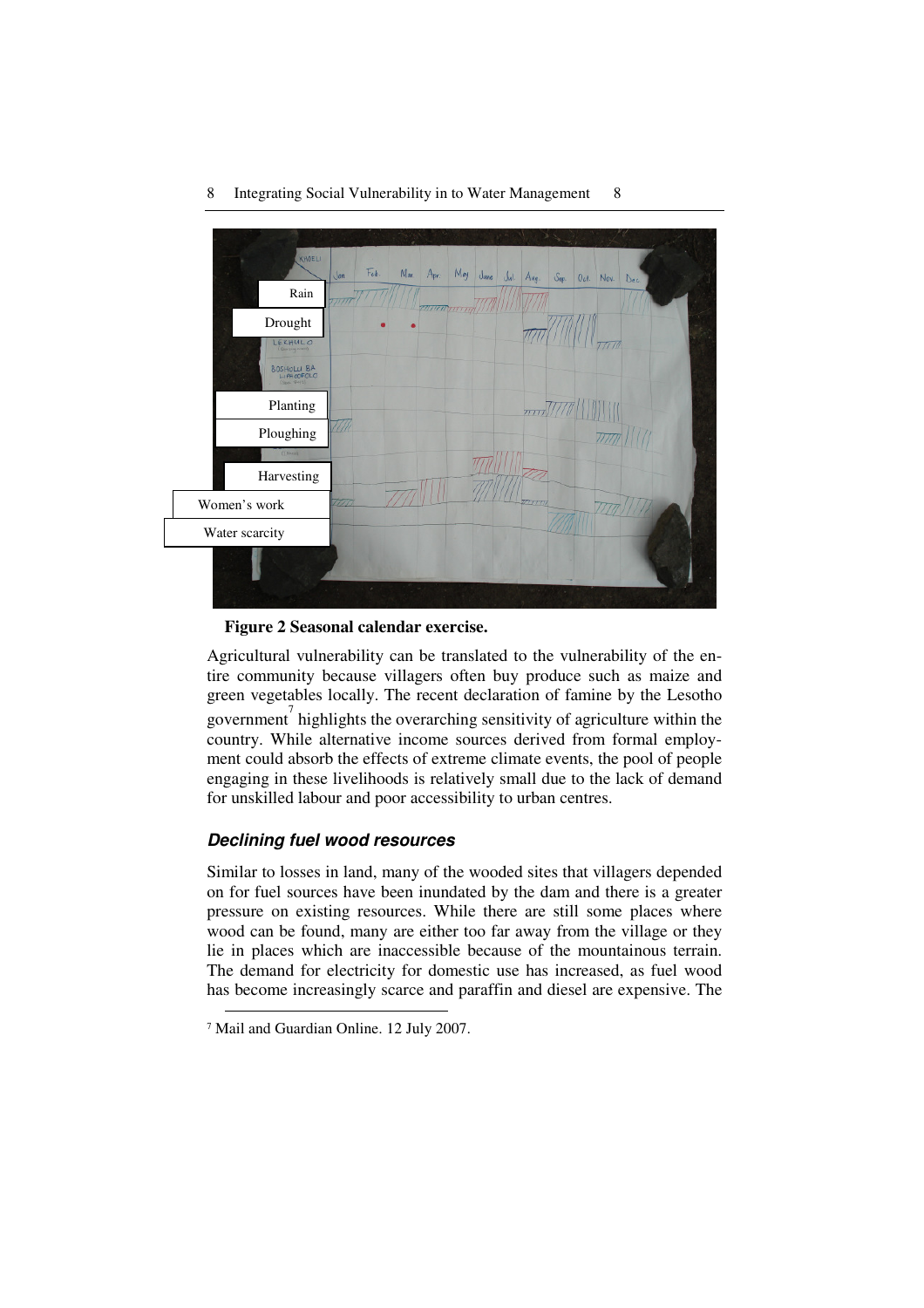residents of Ha Tsiu see the lack of electricity as a barrier to development and livelihood diversification.

### **Health services**

Though the development of the dam has provided a main road and access to the local clinic, vulnerable people (such as the elderly, the sick, children and pregnant women) who are less mobile often cannot get there as the road leading out of the village is still in disrepair. HIV/ Aids prevalence in Lesotho is substantially higher among women than men under the age of 30, while at age 40-49, the pattern reverses and prevalence among men exceeds the level among women (LDHS, 2004).

#### **Summary of differential exposure, vulnerability and stresses**

The first part of this analysis has allowed examination of the groups at risk within the community (cattle-owners, farmers, gardeners, pregnant women, relocated households, the elderly, the sick and children) and the multiple stresses they face. The natural resource base is being eroded in terms of the availability of sources of fuel wood while a significant stress that has multiple impacts is overstocking which affects the quality of the land available for cattle to graze. Increased population pressure due to the relocation of communities further reduces the carrying capacity of the land which impacts farming, grazing and other land-based livelihoods.

# **3. Dynamic vulnerability**

Following the first stage of the analysis of multiple stresses and vulnerable groups, it is important to look at how this vulnerability has changed over time (gradually and through sudden impacts) and at different scales, and how this creates and/or exacerbates vulnerability.

*'Two processes relate to vulnerability: (a) 'trends' of gradual change (though not necessarily linear) vary within predictable limits, generally at a macro scale and (b) 'shocks' that are sudden and dramatic impact and can fundamentally alter more than one condition of life. The superimposition of trends and shocks may dramatically alter socio-economic conditions at the macro scale (e.g., the Asian tsunami or New Orleans hurricane) or the often hidden catastrophes at a micro level (such as the sudden death of a key breadwinner in a family or the erosion of one's land and*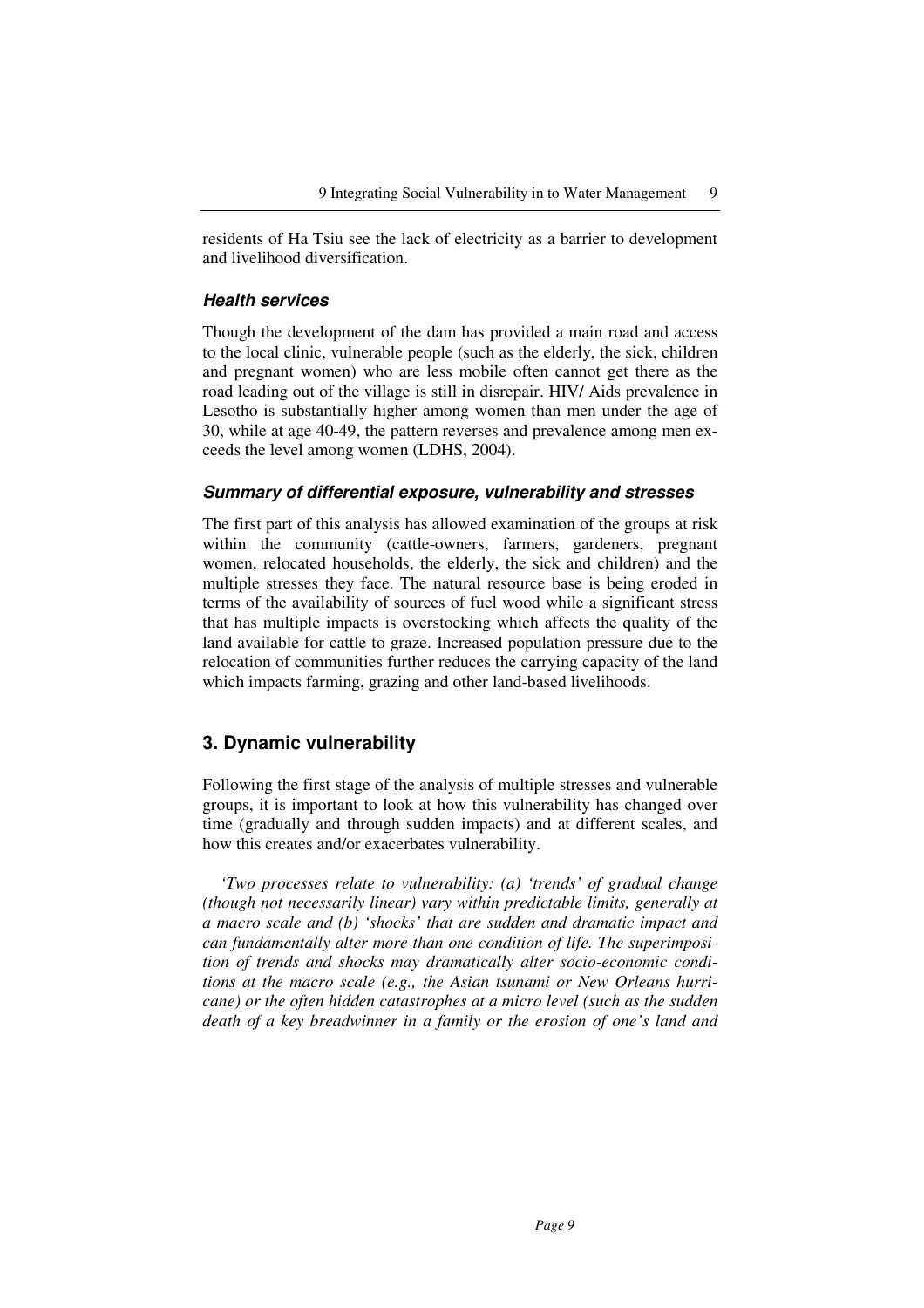*home in a flood). This is the dynamic nature of vulnerability'* (Downing et al., 2006: 6).

## **Wetlands uses and value**

In the village under study, there are four wetlands local to the village. Several plant resources (Appendix 1) used for making medicines are found in the wetlands as well as *Leloli* grass<sup>8</sup>. Villagers (with permission from the chief or a representative of the natural resources committee) regularly collect plants from these areas, such as *Crodile* which is used for treating the common cold. There is a strong feeling that wetlands should not be over exploited since many indigenous treatments and activities would be affected if certain grasses or medicinal plants were lost and some community members would have no means of a livelihood. Some wetlands near the village have been damaged by fallen rocks during the construction of Mohale Dam while others are drying up. Villagers, especially the traditional healer, now have to walk further from the village to collect these plants.

#### **Farming**

The implementation of the Lesotho Highlands Water Project has not only impacted the natural system of this area, but has brought with it a number of development initiatives. While there have been attempts to increase the resilience of these communities, the increased pressure on available land can make this difficult. The only available land is on the steeper, rocky slopes that are less fertile and difficult to plough. This limits the potential for expansion of farming activities in the area.

#### **Cattle-herding**

 $\overline{a}$ 

There are grazing areas assigned to each village which are divided into A, B and C zones. At different times of year, animals are grazed in the different zones [based on the Range Management Association and the Land Act 1979], a formalisation of the traditional rotational land management practice, known as *Maboella*. Zone A and B are under the authority of the paramount chief who gives instructions on when cattle herders should move from one to the next. In the winter cattle come to the grazing zone close to the village (Zone C) which is regulated by the village chief. The cattle go back to Zone A after the ploughing and planting season in August. Some cattle herders indicated that given a choice they would close

<sup>8</sup> Used to make mats and bowls.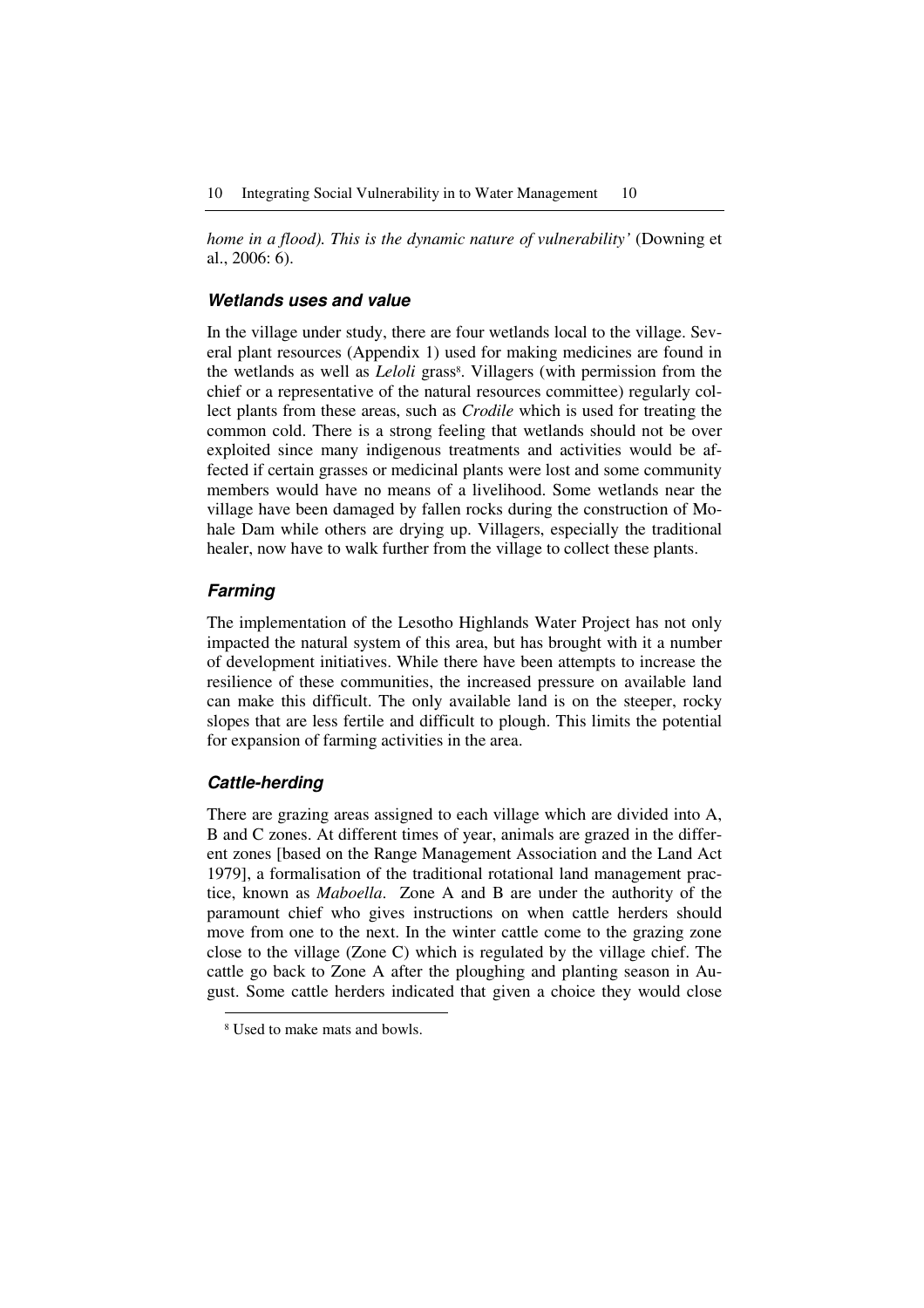off grazing in zone A earlier since they have noticed those grazing areas are tending to dry up quickly. However, as the governance of the zones is split between the village chief and the paramount chief, it appears that there is at times inconsistency in the management strategies used, and that the concerns of the cattle herders do not always filter through.

The chairperson of the local range management council expressed concern about the deterioration of grasses in various cattle post areas, the need for their rehabilitation and a clear recognition that grazing should not cause erosion. He displayed good knowledge of the more nutritious grass types for cattle grazing and suggested that if coordination between cattle owners and village chiefs with the Principal Chief responsible for cattle post areas could be improved it would be easier to replant grasses in the cattle post areas and perhaps set aside zones A and B for longer periods to allow the grasses to regenerate. He indicated that the problem in zone A is that there is overgrazing and in zone B fires have destroyed the grasses.<sup>9</sup>

With increased stock theft and the deterioration of grazing areas, many people are trying to de-stock, selling their cattle despite unfavourable sale prices. Cattle owners are concerned about the welfare of their cattle and would rather sell their stock if there is not enough fodder to feed them. Having reduced stock numbers, cattle owners would depend more on farming activities, though it is difficult to maintain a sustainable income from this activity alone, partially due to a lack of land, markets and training in appropriate farming practices. These are identified as high priority areas in which local communities require assistance.

### **Long term trends in resource availability**

 $\ddot{\phantom{a}}$ 

When speaking to community elders, it became clear that a huge change had been noted in the use and availability of natural resources over the past few decades. For example, the use of *Moseea* and *Leloli* grasses for making rope for thatching roofs has decreased and corrugated iron has become a common roofing material. *Leloli* is now used only to make mats, baskets and bowls. Another marked change has been in the availability of wood, which in the past was found on the hill slopes in the local area. This is now very depleted and people have to walk longer distances to collect it from

<sup>9</sup> Not all of the wealthier cattle owners abide by the boundaries for set-aside as land is so limited and they can afford to incur penalties. This causes tension with smaller herders and it is suspected that fires have been started in protest.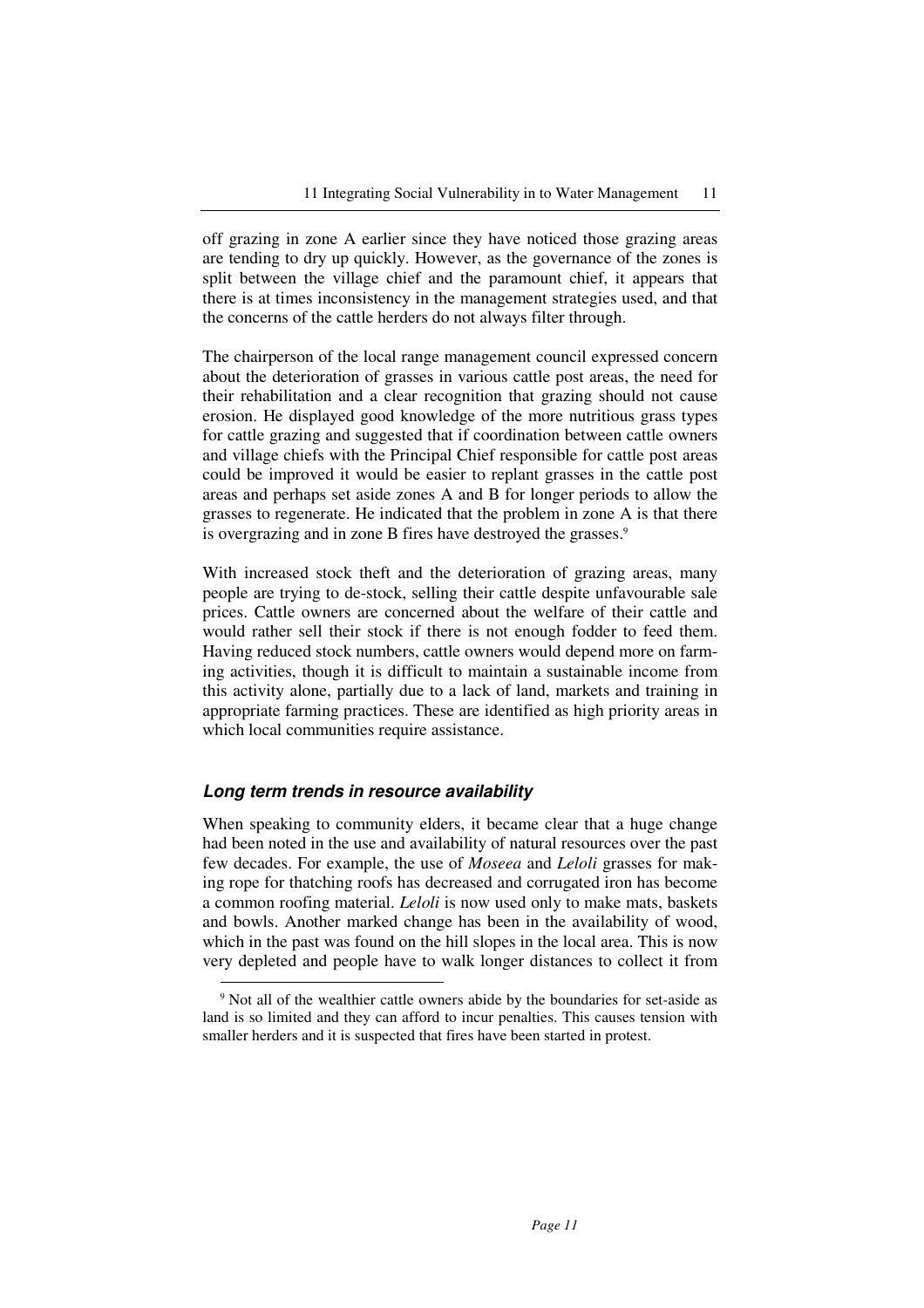trees near the river. Due to the steep terrain only those with horses can carry the wood up from certain areas.

### **Migration**

Livelihood types have also changed in recent years, with more women involved in the labour force, particularly the clothing industries in big towns like Maseru and Maputsoe. In the past, men were more involved in formal employment in the South African mines. However, the gold price collapse in the 1990's resulted in retrenchments causing many Basotho men to return to the country. This coincided with the construction of the Katse Dam as well as the emerging textile industries in Lesotho. However, both demands for labour have diminished as favourable international trade agreements ended, foreign investors left and the dam construction was completed. Locals were left struggling to find alternative sources of income.

Returning migrants often pursued farming and other land based activities (increasing pressure on the limited land available), with a few seeking employment in towns. The insecurity of these emerging forms of industry which temporarily provide new employment is evident. Since very little money can be generated in remittances once the cost of living away from home is taken into account, many villagers would prefer to find employment closer to their homes, but there are not enough jobs available locally.

## **Summary of areas of dynamic vulnerability**

There appears to be a lack of coordination between the different levels of chieftainship in terms of managing the grazing systems in the Highlands. With divided responsibility but cumulative impacts on the surrounding environment it seems there have been limited attempts to achieve optimal grazing and set-aside periods across the A and B zones. The resultant pressure on the natural resource base and on land use has led to escalating problems of degradation. Even if longer set-aside periods were to be implemented, the lack of land means that destocking to more sustainable levels would also need to be undertaken at the same time.

# **4. Ability to respond to shocks and stresses (adaptive capacity)**

The emergence of adaptive capacity from the preceding analysis of vulnerability and multiple stresses may be an indicator of the resilience of the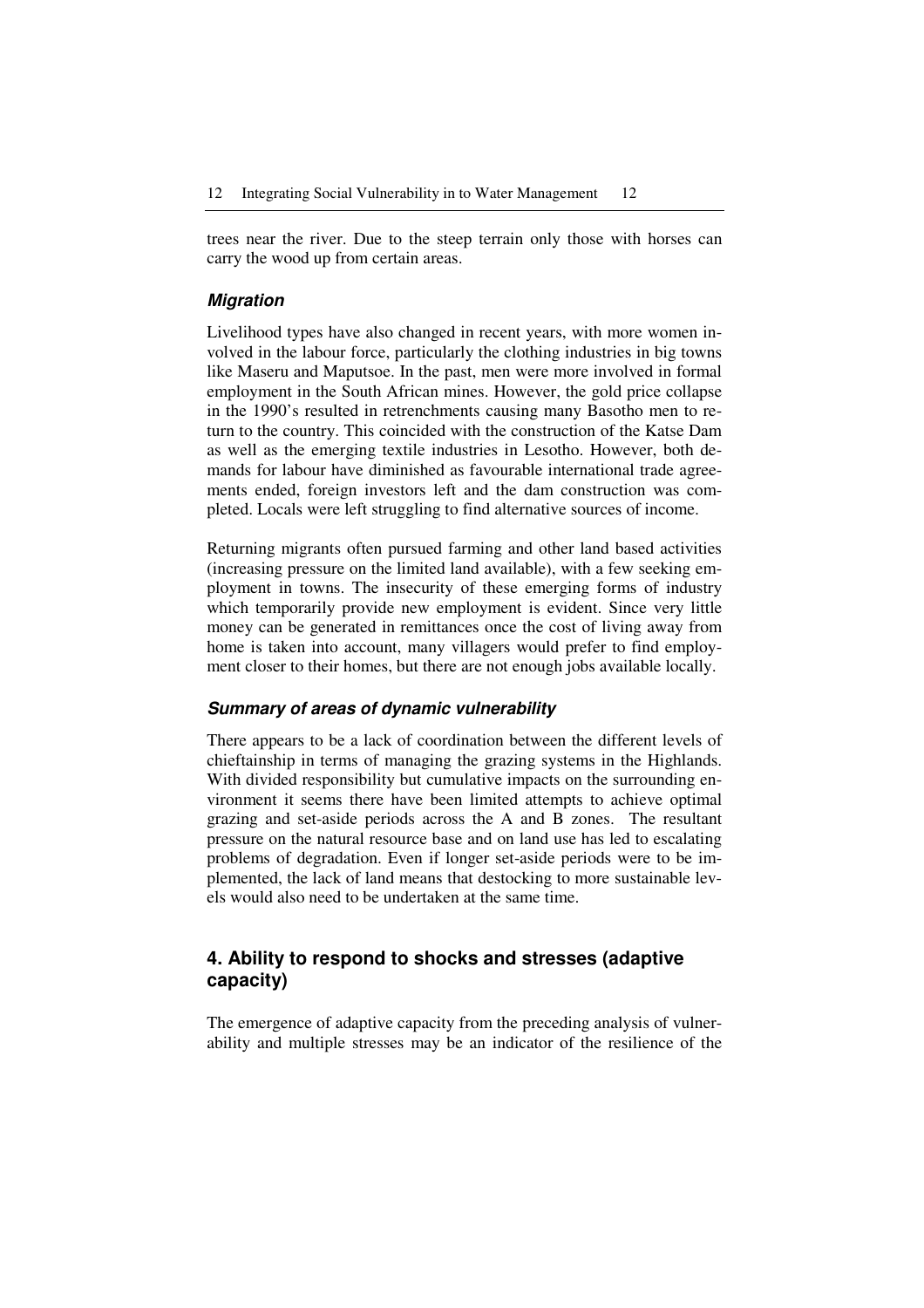system. Additionally, this may allow the identification of successful adaptation options. However, *'the notion of system-level adaptive capacity as an emergent attribute of lower order vulnerability remains to be tested and refined'* (Downing et al., 2006: 22). While this may not be sufficient to fully address new forms of future vulnerability (e.g. created by climate change), which are difficult to predict, we argue that areas where adaptation responses are already invoked informally by the community are those which should be supported more formally by government and local agencies, as they are most likely to produce positive results. This is firstly because there are usually existing social, environmental or cultural mechanisms in place that maintain the adaptive strategy, and secondly because institutional support of existing efforts is likely to be well received. They are also likely to be in areas of life that are a high priority to those concerned if the adaptation mechanisms have already been created and implemented by the community. However, much of the capacity of local communities to respond to shocks and stresses will also benefit greatly from institutional and policy-based support. Nevertheless there remain barriers to some of these efforts also. Some examples are discussed below.

### **Fuel wood**

In response to the lack of fuel wood available close to the village, the local community now collects *Motantsi* (as well as *Lengana*) for heating and cooking and as a medicine (for stomach conditions). Many households rely on burning dried cow droppings (*Lisu*) as a source of heat, but with most of the livestock in the distant cattle posts for a great part of the year, the availability of *Lisu* is also limited. When collecting grasses for fuel, thatching or crafts, members of the community consciously collect a little at a time so that there is enough for everyone, as well as to allow their regeneration.

The institutional response to this problem is that the Local Natural Resources Council occasionally 'closes off' the nearby wooded area for a few months a year to allow for the regeneration of trees. In addition, the community has recently received 850 tree seedlings for a communal fuel lot.

#### **Water**

In times of water scarcity, community members go to a wetland in the village that has a pipe sunk in it from which they can get water throughout the day. Each of the four wetlands near the village can potentially serve as a water point. If there is no pipe, a hole is dug, into which water from the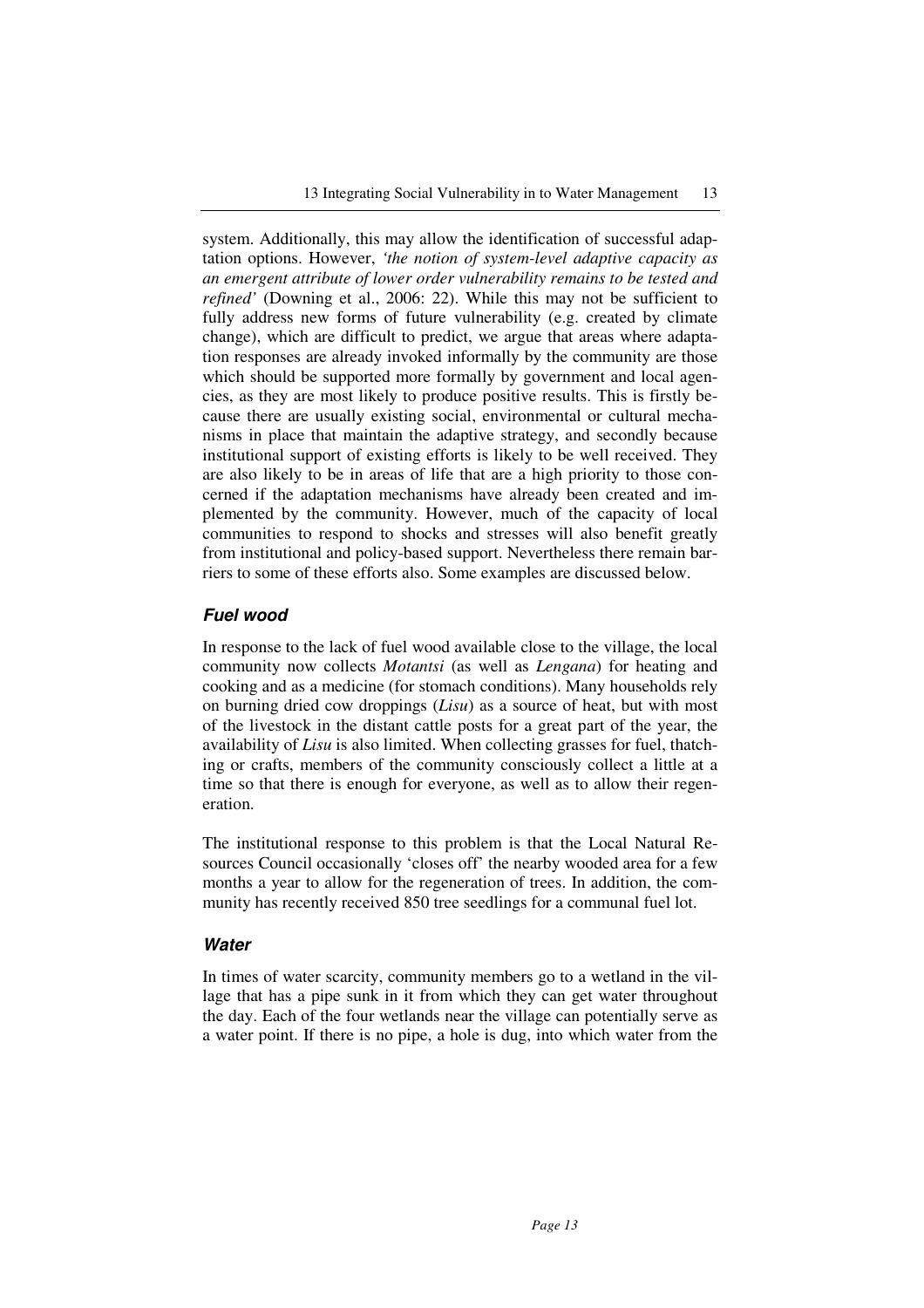wetland can collect. However, animals often drink directly from it, muddying the water and contaminating it.

The Lesotho Highlands Development Authority, tasked with providing water to communities in the project area, installed water tanks and trained a village water committee responsible for maintaining the storage tanks, pipes and taps. There were reports that sometimes tap water is only available between 4am and 6am, after which it runs low and the water pressure drops. They wait for hours for the water tank to fill up (usually over night) but the available water is often still not enough for everyone.

Many of the relocated households have 25 litre rain water tanks on their plots as a part of their relocation settlement. While these tanks are a useful source of water during the dry months, they can only be used for watering gardens and washing clothes and are not suitable for domestic use.

### **Wetlands uses and adaptive monitoring**

In Ha Tsiu, the wetlands close to the village (Zone C) were set-aside for 10 months this year and last (2007/2006) for conservation purposes. Grazing in this area was regulated using heavy penalties against cattle owners to protect the *Lesuaone* grass to ensure that it is still available for cattle fodder when it snows. *Moseea* is also found in these areas, as is *Senchebane*, which is often used as an indicator of the health of the wetland.

There is a high level of indigenous knowledge regarding local plants as indicators of the health of the local environment and the wetlands. For example, reports of an increase in the number 'Toala' bushes that had started to take over certain areas mainly for grasses in Zone A was seen as an indication that grasses are struggling to survive, possibly due to overstocking. There were also reports that cattle that had started eating *Moseea* grass (normally used to make hats) which is another indicator of degradation of grazing land and the lack of suitable grasses for cattle consumption.

When cattle drink directly from the wetlands, they trample them damaging the grass. There was a viewpoint that pipes connected to some kind of water storage unit to store water would prevent this and provide a constant supply at times of scarcity. The in-depth understanding of, and appreciation for a range of wetlands goods and services particularly by the village Chief suggests that engaging in a wetlands management set of activities may be successful and well received.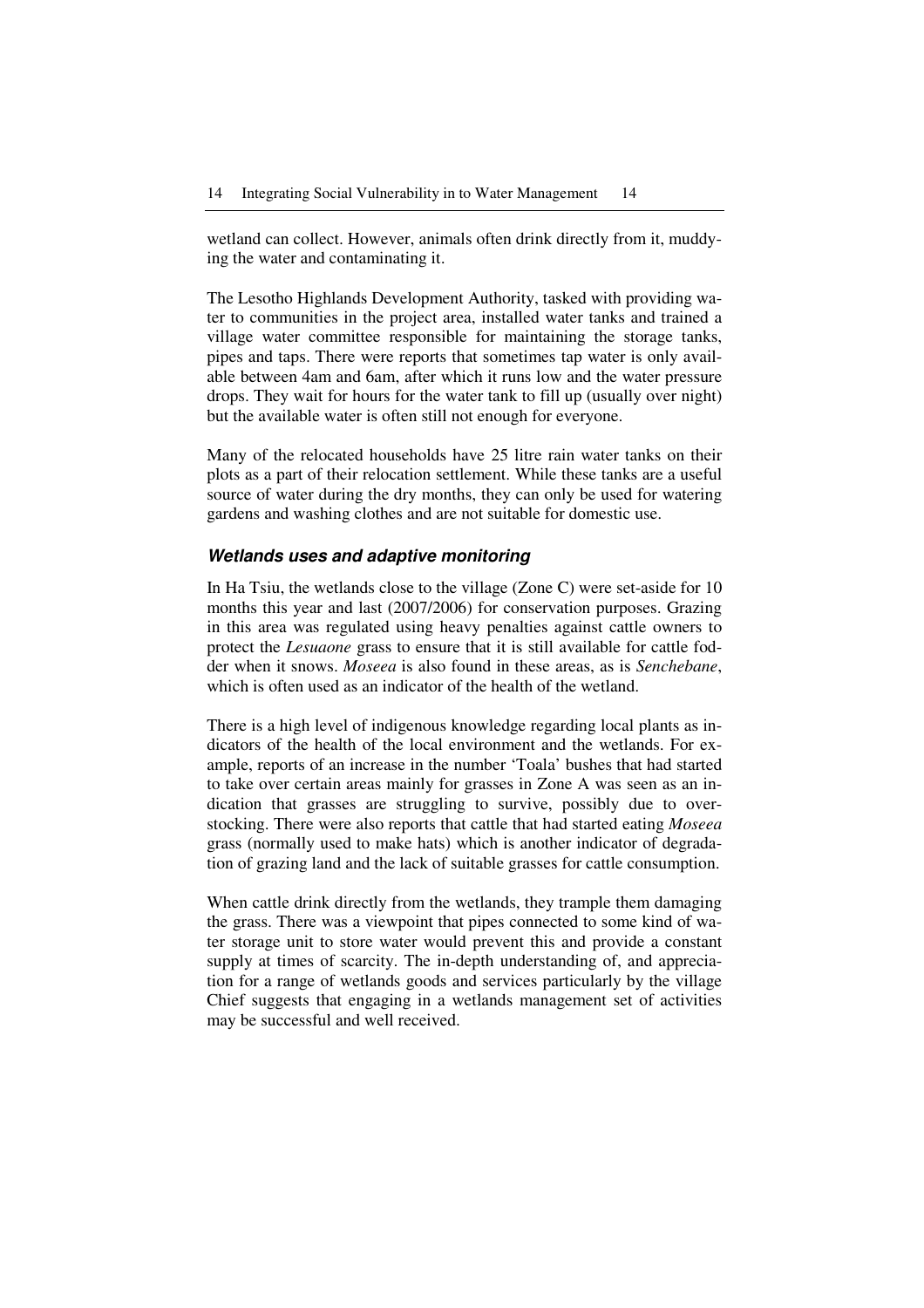The value placed on the transfer of traditional knowledge from generation to generation is something which should be supported and encouraged. In certain domains this has been done. For example the office of the National Environment Secretariat (NES) provided educational training to herd boys on the value of certain plant species, vegetation and medicinal plants found in the wetland areas, which should be protected from grazing cattle and conserved.

## **Pressure on the land**

As there is not enough agricultural land that can be allocated to dam displaced households, many people enter into a traditional share-cropping agreement with other households (*Seahlolo*), where they share the provision of inputs during planting and harvest and split the produce. Relocated households receive annual compensation from the LHDA but often this is not enough to buy sufficient food for the family. In some cases, this creates increased dependency especially because of the lack of training in alternative livelihood strategies.

A priority need identified among the community is for training in improved farming techniques in order to mitigate the changes in climate they are experiencing. Current farming techniques are not adequate in dealing with the more frequent droughts. As one villager said:

*'Farming is our life because we are able to support our children with food from agriculture. The people need to be taught farming techniques for improved crops.'* 

Many believe that with improved seeds and alternative techniques they will have a better harvest than they have experienced in recent years.

 *There is no problem at present but sometimes when we get assistance in food/crops, it arrives too late for the planting season therefore we need advice on how to mitigate such problems.'* 

### **Governance of the grazing zones**

In Ha Tsiu, the chief is also the councillor for Land Administration and thus has the authority to grant land, and to seize it if it is not being used in an appropriate manner. Thus, she travels within the Council district educating people on the proper uses of land.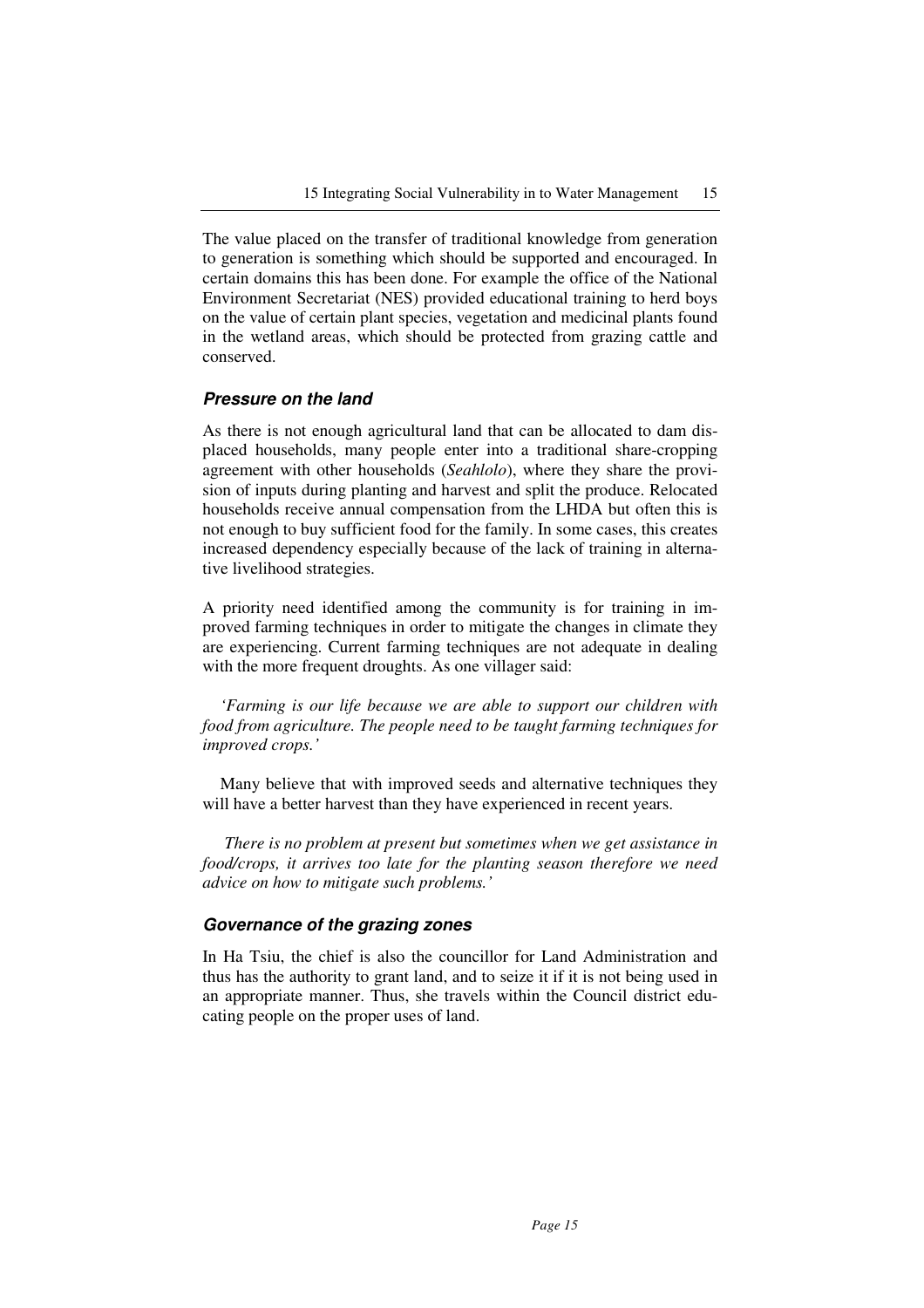One of the main problems she reports in managing natural resources within the rangelands is the lack of coordination between the local chiefs, to whom all grievances are lodged regarding grazing areas, and the principal chief, who has the control and authority over the large grazing zones further away. This lack of coordination was echoed by the local rangelands management councillor who felt that the problems in range management were attributed to the lack of communication between the cattle owners and the Principal Chief and that the local chief was the necessary bridge for this interaction.

### **Summary of areas of adaptive capacity**

It is clear from the evidence that where possible people attempt to adapt to each situation where they have the knowledge, technology or resources to do so. Responses to sub-system level vulnerability, both multiple stresses (section 2) and dynamic vulnerability (section 3) result in an emergence of some level of adaptive capacity that may not provide adequate systemic resilience. Thus, the climatic, social, and economic thresholds at which this resilience is undermined should be explored further before interventions which may alter development pathways are implemented.

## **5. Adaptation – present and planned**

The adaptation decisions of this community range from adjustments of existing traditional mechanisms to new and innovative strategies to cope with vulnerability that has changed over time and at different scales, causing a variety of impacts at the local level. Some of these adaptations have been formally supported by national programmes, local councils or LHDA initiatives. It appears that those interventions which are most easily implemented and taken up are those which already exist in some form or another in community life, even if this is a very informal arrangement. The framework adapted from Downing et al. (2006) which separates adaptive capacity from vulnerability attributes, makes these potentially viable interventions easier to identify.

#### **Self-regulation**

There have been attempts to plant seeds for the regeneration of grasses in the grazing zones. The principal chief oversees these areas but the village chiefs would need to make such a request on behalf of the community for this to happen. However, the RMA would prefer to increase the time for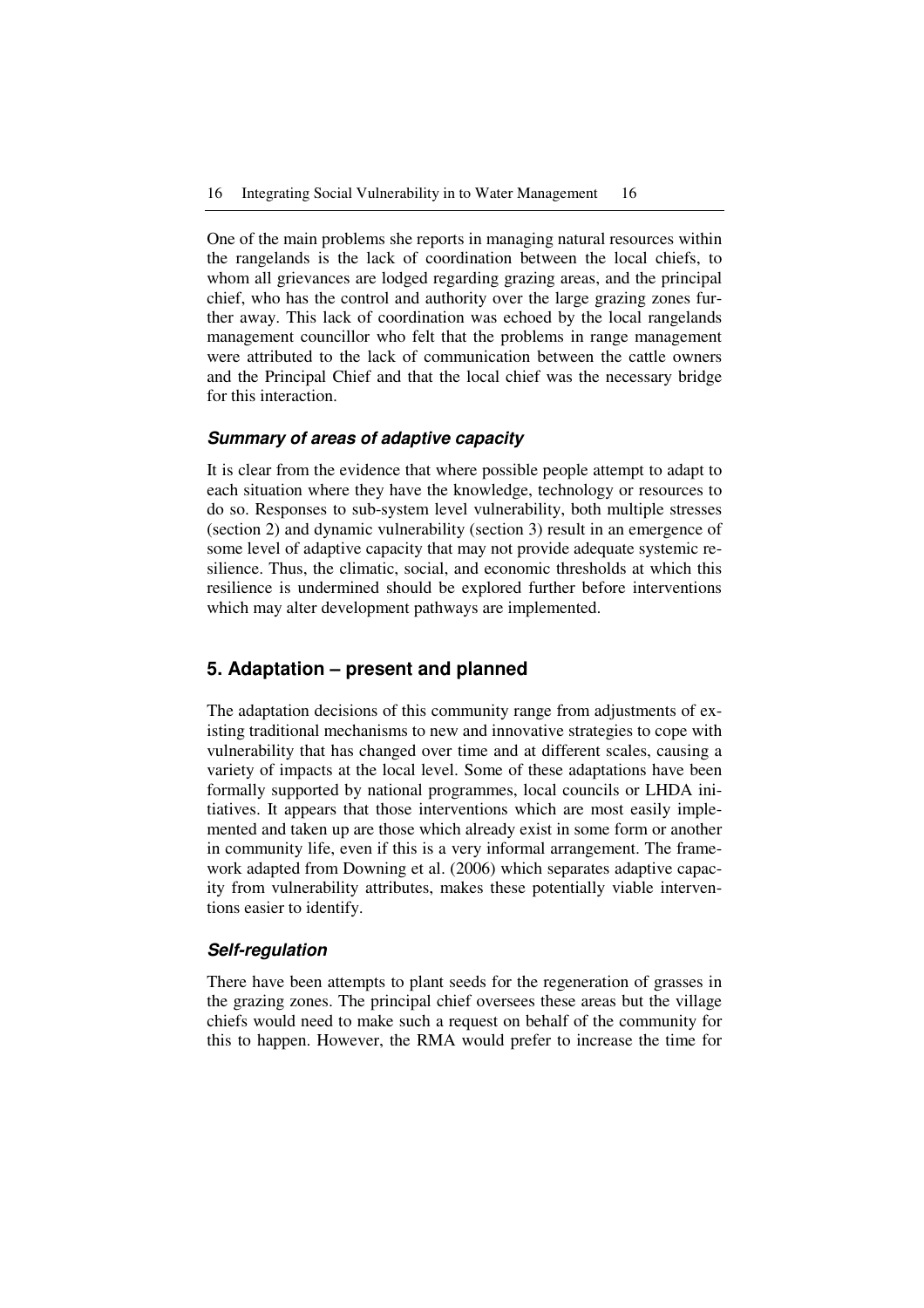set-aside as opposed to replanting grasses as this takes longer and can only be done in the summer, which is precisely when cattle graze in these areas. Due to the large numbers of cattle in this region it seems that some destocking would also be necessary to reduce the impacts of prolonged grazing in one area that is set-aside.

## **Training and diversification of livelihoods**

The LHDA have undertaken a number of development projects within the village, such as: construction of a new school building; providing agricultural training; suggesting changes in the maize variety grown; introducing new crops (e.g. apples trees and garlic); and marketing crops. Community members mentioned opportunities for new employment in the production and sale of handicrafts and in providing tourist accommodation. They also felt that there is a need for training and educating young people on the traditional ways of life, which include strategies to cope with the problems they face.

There are opportunities for women in the village that can sew using manual machines to provide clothes to the community. There is a demand for making and mending leather shoes, steel works and making wooden caskets. However, all of these activities require institutional support to access necessary resources and some also require training. Both genders seem receptive to learning new skills such as making handicrafts, though this has traditionally been the domain of women.

## **Medicinal plants**

Due to the dwindling numbers of medicinal plants in the village and surrounding areas, a medicinal herb garden was set up in 2004 to preserve and cultivate plants with the assistance of the LHDA. Harvesting of medicinal plants outside the garden is also regulated. However, the garden was not protected from trespassers and fell into disrepair. It is the traditional doctor's view that this problem can be solved by cultivating these herbs in home gardens.

#### **Healthcare and government support**

Local Support Groups have been formed in many rural areas of Lesotho which are to be trained and supported by the Ministry of Health to provide home-based care for the elderly and the ill. Community members involved in these support groups are trained in administering basic Western medica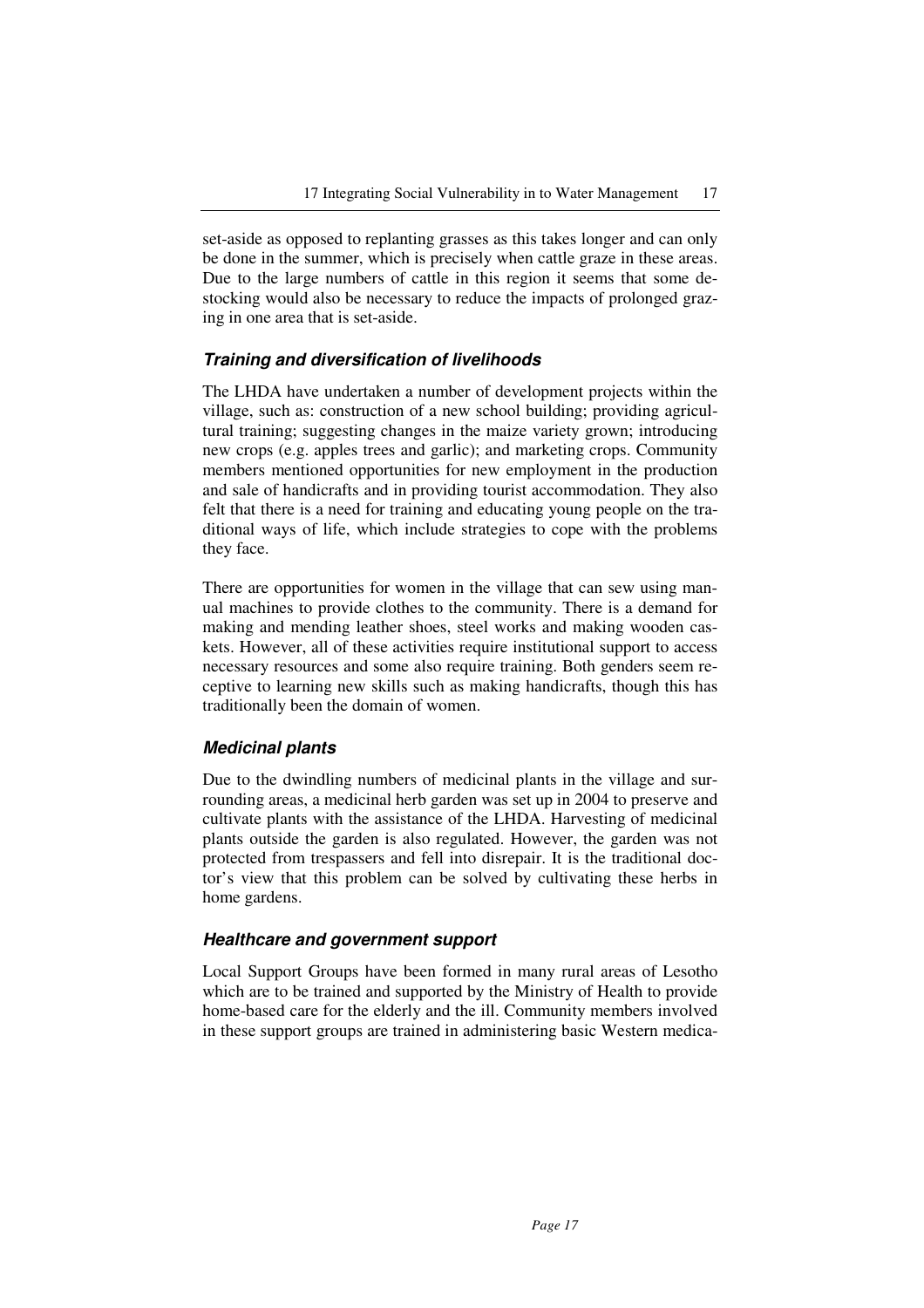tion. These support workers also provide nutritional support by growing vegetables (with seeds supplied by the LHDA) in their own gardens which they then give to the patients' families.

In terms of financial assistance, the government introduced monthly grants two years ago and the elderly now receive a pension. However, children and other vulnerable groups in Lesotho are not supported by a national grants programme.

## **6. Towards a sustainable future?**

The analysis of the many issues surrounding these communities shows that water management cannot take a sectoral, single stressor approach but rather needs to be integrated and adaptive, to address the multiple and complex changing stresses that are faced on a daily basis (Bharwani 2005; Ziervogel 2006).

*'The conventional approach to IWRM is not well-adapted to addressing issues of vulnerability, as the driving concerns are to understand and manage hydrological flows and water allocations. But for many policy-makers and others, the need for river basin management to include not just the prediction of issues such as floods but also the capacity to respond in ways that go beyond infrastructure development is a key issue'* (Downing et al., 2006: 16).

A step-by-step process of analysis can be idealised as:

current vulnerability  $\rightarrow$  dynamic vulnerability  $\rightarrow$  emergent adaptive capacity  $\rightarrow$  adaptation strategies (informal, formal)  $\rightarrow$  resilient livelihoods

High priorities for vulnerability reduction can be identified from the exploration of the *dynamic vulnerability* experienced by the community. That is, the framework helps us to identify the most relevant questions on which to focus when planning interventions. Though we are concerned with water management, this type of vulnerability analysis underscores areas of life that are under pressure and that must be considered for any water management intervention to be successful. This is particularly true where communities are closely tied to the land and are dependent in different ways on wetland areas, for example.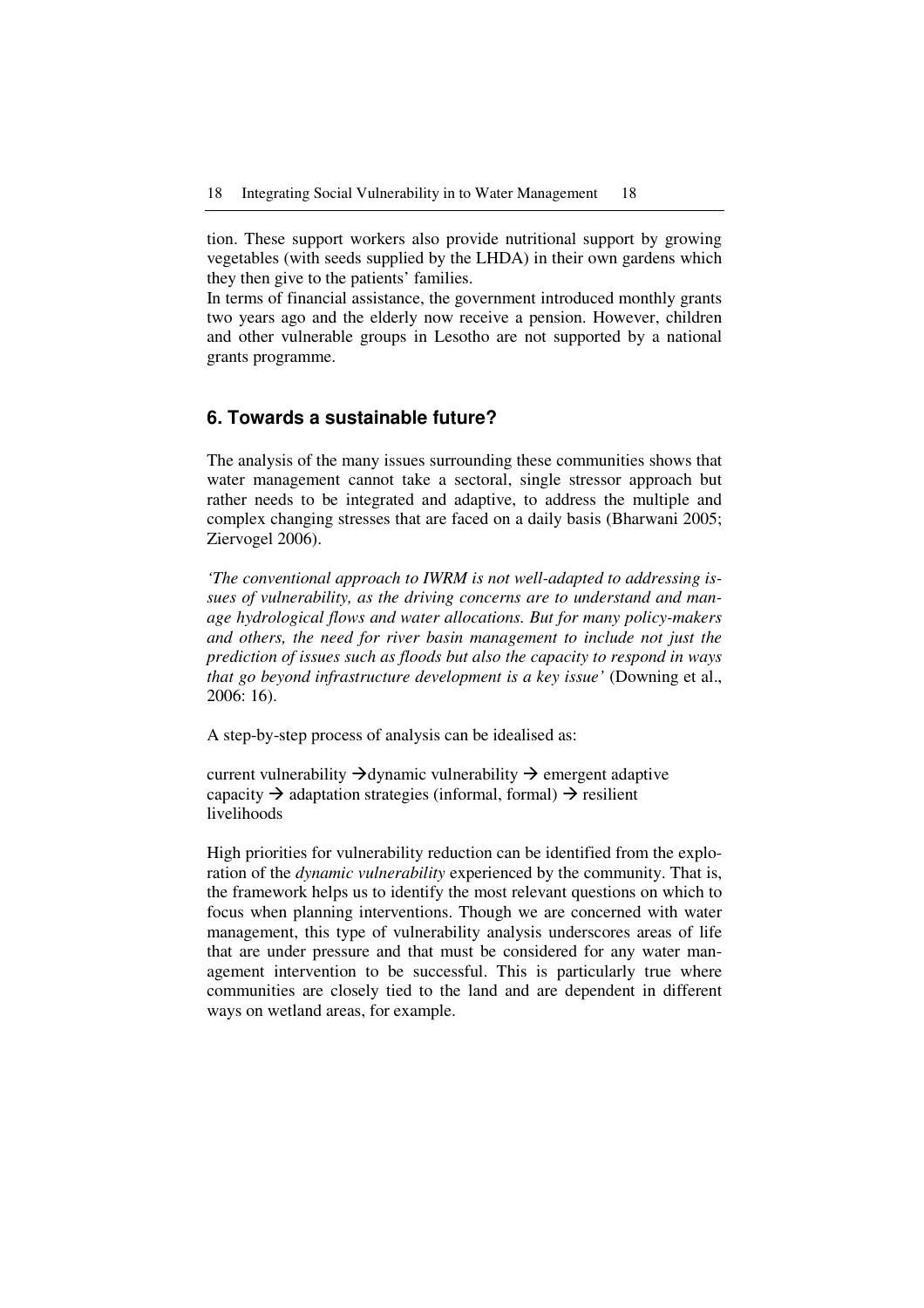Groups affected by changes in the resource base also use these resources differently and therefore place different values on them. The values, uses and dependencies that form dynamic vulnerability may be more difficult to uncover if we approached the case study through the narrow lens of hydrology and physical infrastructure alone. In this case, an idealized chain of analysis might be:

catchment hydrology  $\rightarrow$  static vulnerability  $\rightarrow$  single stress focus and interventions

But this may lead to:

unintended impacts on other areas  $\rightarrow$  multiple and cascading effects  $\rightarrow$ mal-adaptation  $\rightarrow$  fragile and insecure livelihoods  $\rightarrow$  increased dependency and vulnerability

Thus, a single stress, one-scale, snapshot approach would reach a different conclusion, which would miss much of the detail captured using the approach described here.

Resilient local livelihoods are more likely if local adaptive capacity supported by institutional structures has emerged by recognising the *multiple* attributes of vulnerability (e.g. declining grazing areas or fuel wood) of the *heterogeneous* groups at risk (e.g. herders or households) and the modification of *existing* knowledge and traditional adaptation mechanisms (such as the extended *Maboella* period or 'closing off' wood sites). Thus, the notion of system-level adaptive capacity as an emergent attribute of lower order vulnerability needs to be identified, supported and reinforced (Downing *et al.*, 2006).

For example, cattle herding plays an important role in job creation in the village and thus despite the increasing levels of stock theft it is still an important part of Basotho society. Not only is it a source of income but cattle owners are providing jobs in the community, and creating livelihoods for future generations. The cattle owning community is continuously expanded by the system of paying herd-boys with cattle or sheep at the end of the year, so that they can then start their own herd the following year. Furthermore, people can sell the animals and their products (e.g. wool, mohair, meat) for cash. Thus, not only do cattle play a key role in the longterm economy of the community but the social and cultural value that is placed on cattle and their involvement in different areas of daily life cannot be undermined. Therefore, even if alternative sources of income be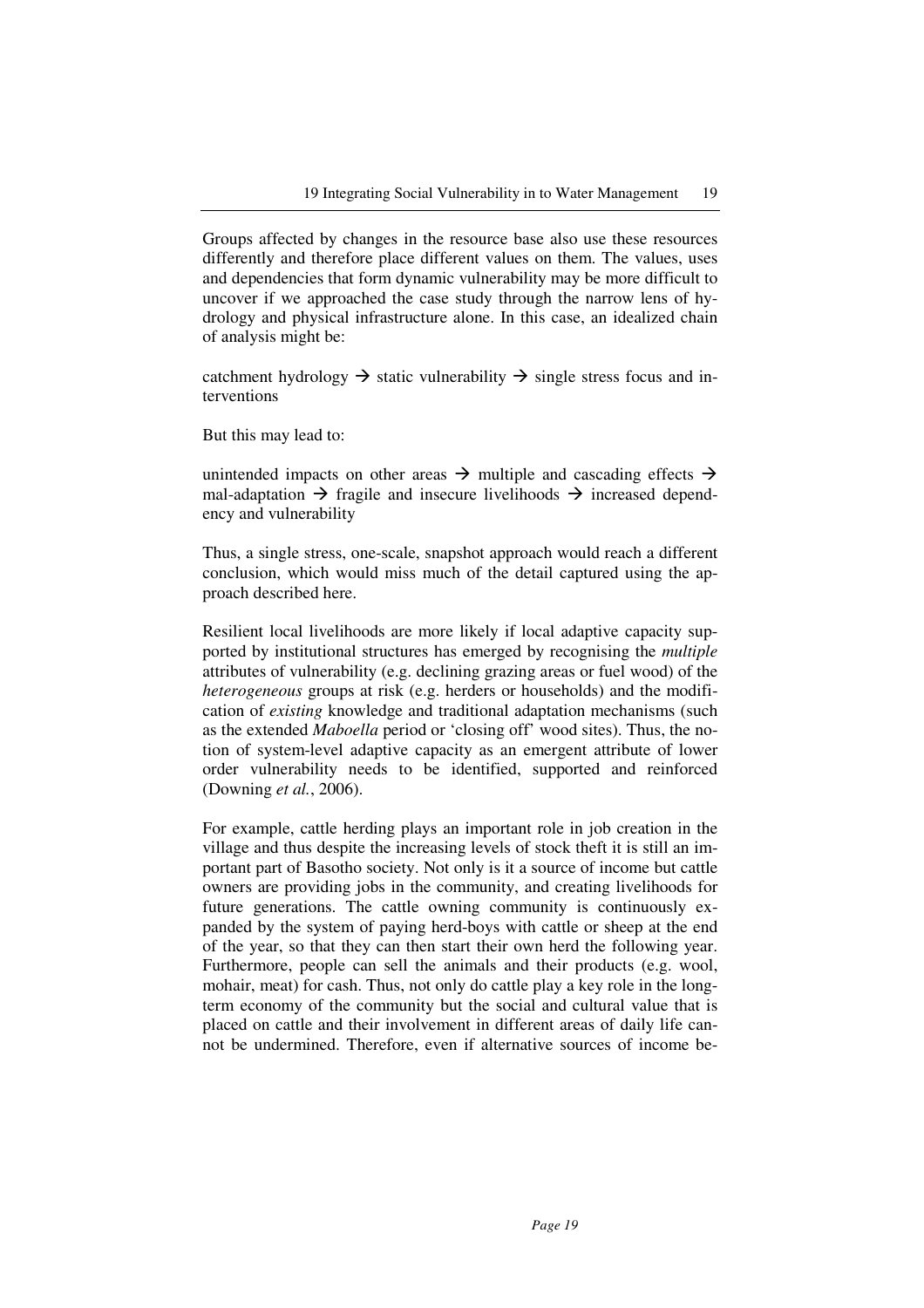came available, such as payments for environmental conservation for water management purposes, it seems plausible that people would still keep some animals due to the additional income and security they provide. Interventions (e.g. wetlands management which may include destocking programmes) that would have an impact on this asset base would affect many other areas of life, both directly and indirectly, and this cannot be overlooked by taking a narrow view on the vulnerability of the community and what may appear to be the root causes from a snap-shot or single sector perspective.

Nevertheless, new measures for destocking are needed for the good health of the animals due to overgrazing and grass depletion. The Rangeland Management councillor acknowledges this but is concerned that while people *'need to know what numbers are sustainable…at the same time destocking should not happen in a way that will cause cattle owners to suffer.*' One must appreciate the multi-faceted dependence of this community on cattle, though the appreciation for the welfare of cattle and requests for government advice on sustainable destocking means that a programme of environmental management (e.g. Working for Wetlands) may be wellreceived. Compensation should consider the social and cultural value that is placed on cattle and not simply its monetary value alone.

This vulnerability analysis has also shown that over time the lack of fuel sources is increasingly limiting the capacity of this community to develop. With little fuel wood available, seasonal availability of cow dung and the expenses associated with electricity installation and maintenance, the community of Ha Tsiu faces enormous stress. Perhaps this should be a high priority area to be addressed by local government and the LHDA as this will significantly support livelihood diversification in the region, particularly in terms of replacing the existing diesel fuelled flour mill and to provide lighting for poultry farming, which is a new livelihood activity in which the community would like to engage.

Clearly, more support needs to be provided to these communities in working towards a long term sustainable future. That is, while its adaptive capacity has been assessed and tested through interviews and observation, it does also need to be '*refined'* (Downing et al., 2006: 22) through institutional support. Sadly, there appears to be a resignation to delayed support and limited assistance with the perception that:

*'muso ha o tate' –* government rushes for no one, but we hope that change will come eventually.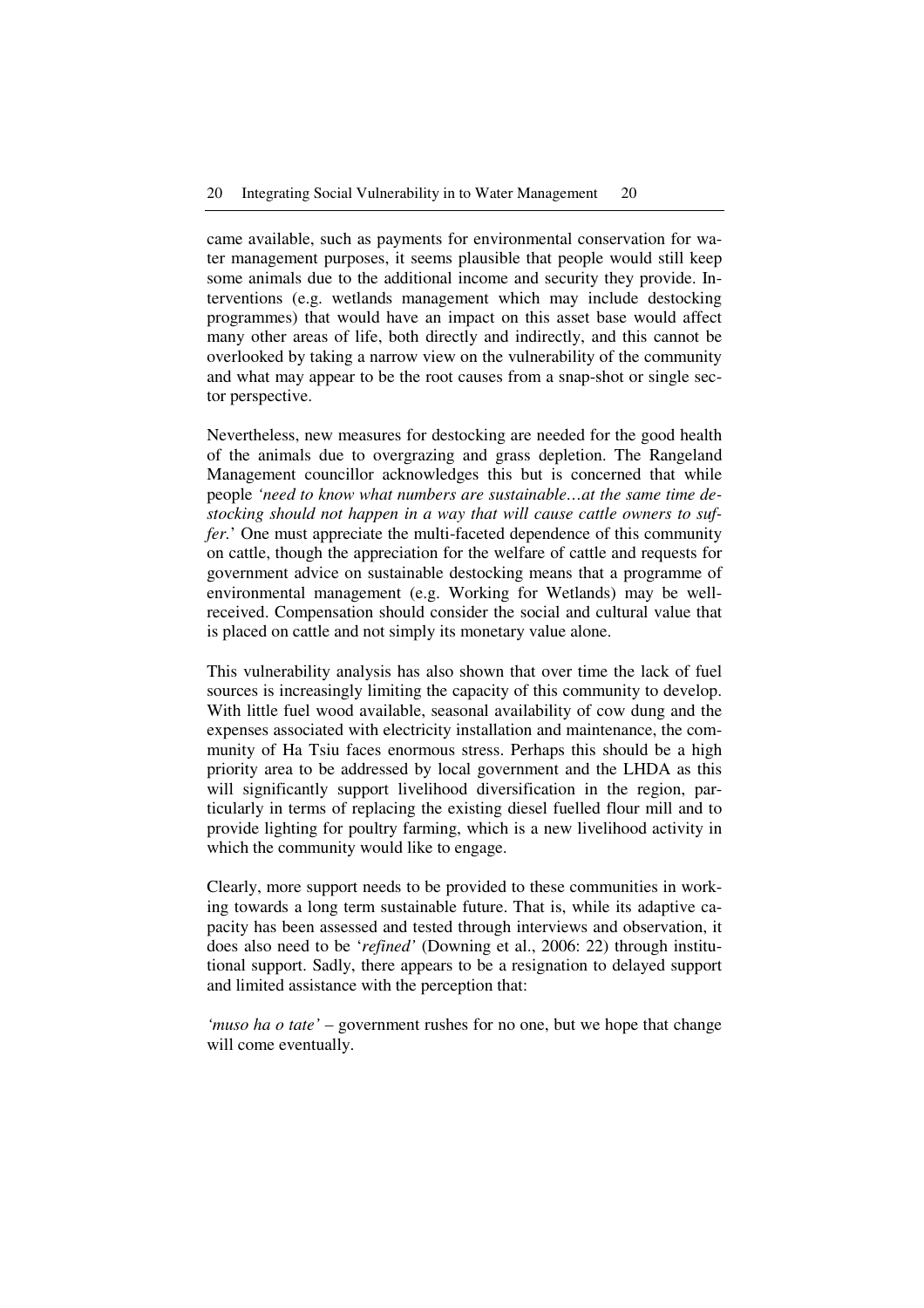The loss of local and indigenous knowledge (particularly relating to the sustainable management of communal natural resources) is a negative trend. If such knowledge were protected it could be useful in creating more successful conservation programmes as this would be based on community-driven ethics and an in-depth understanding of the local environment. This would also enable more trust in the process and creation of institutional interventions particularly if they evolve from existing informal adaptive mechanisms and local knowledge.

Despite many challenges, Basotho communities appear resourceful in the face of a variety of stresses and complex changing social, economic and climatic realities. Institutional structures to support these adaptation and coping mechanisms will go a long way to improve the environmental resource base and ultimately the livelihoods of these dynamic communities.

Dynamic vulnerability links naturally to adaptive management frameworks, albeit extending a single-stress, sectoral focus to coupled socioecological systems. This is a challenge for adaptive water management, where water links to fundamental stresses in many sectors, economies and vulnerable socio-economic groups. Narratives, at a personal, community and institutional level, may help illustrate the dynamic nature of vulnerability. It is particularly important to capture the qualitative shift from one complex of vulnerability (e.g. resource-dependent self-provisioning livelihoods) to another (e.g. transient communities in economic and social relations at multiple scales).

# **Appendix 1**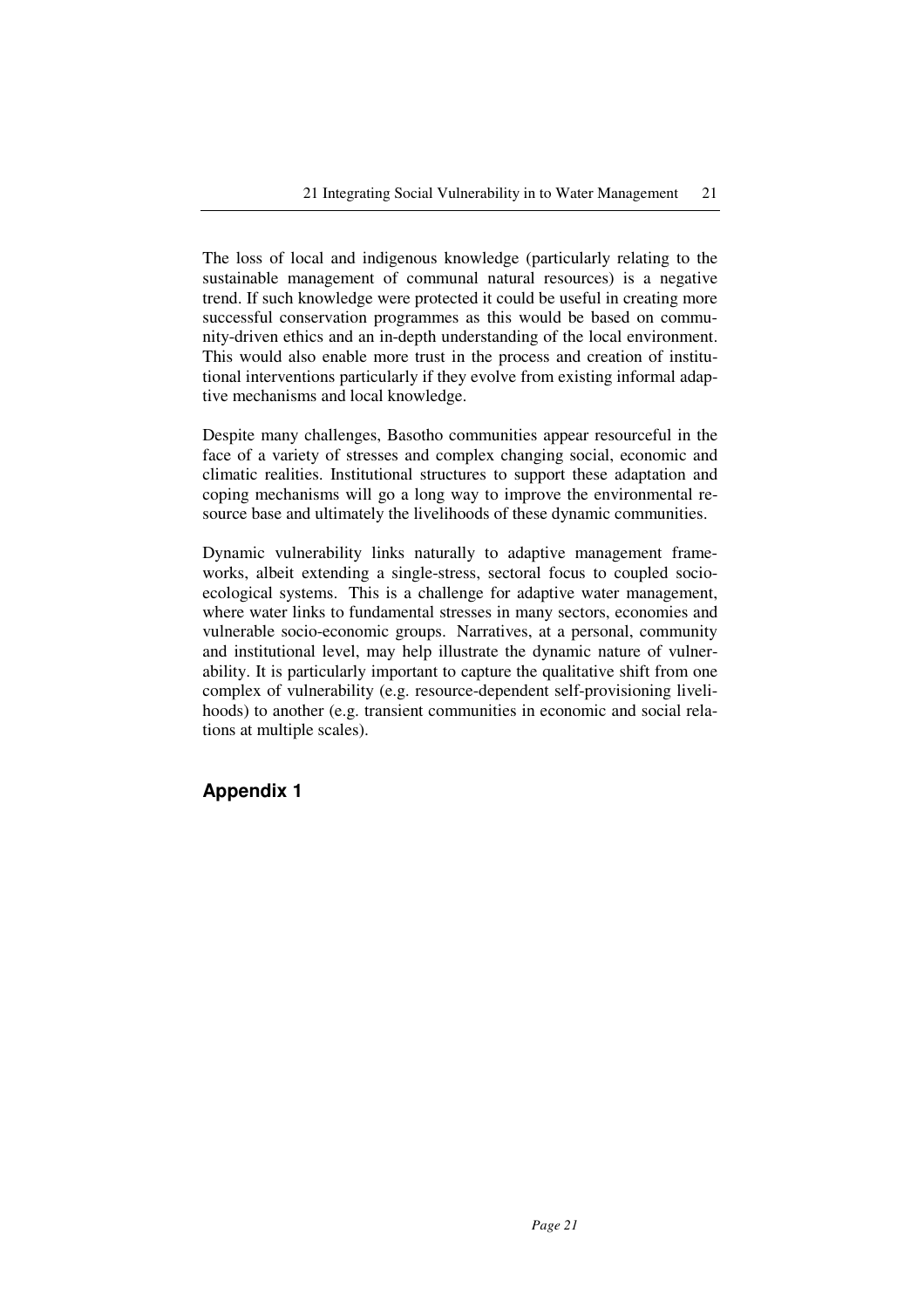| Differential vul-                                                                                            | Dynamic nature (often scale-                                                                                                                                                                                                                                                                                                                                                                                                                                   | Attributes of groups and ability to re-                                                                                                                                                                                                                                                                                                                                                                                                        | Adaptation decisions (formal and infor-                                                                                                                                                                                                                                                                                                                                                                                                                                                                                    |
|--------------------------------------------------------------------------------------------------------------|----------------------------------------------------------------------------------------------------------------------------------------------------------------------------------------------------------------------------------------------------------------------------------------------------------------------------------------------------------------------------------------------------------------------------------------------------------------|------------------------------------------------------------------------------------------------------------------------------------------------------------------------------------------------------------------------------------------------------------------------------------------------------------------------------------------------------------------------------------------------------------------------------------------------|----------------------------------------------------------------------------------------------------------------------------------------------------------------------------------------------------------------------------------------------------------------------------------------------------------------------------------------------------------------------------------------------------------------------------------------------------------------------------------------------------------------------------|
| nerability, expo-                                                                                            | related) and trends over time                                                                                                                                                                                                                                                                                                                                                                                                                                  | spond to shocks and stresses (adaptive                                                                                                                                                                                                                                                                                                                                                                                                         | mal).                                                                                                                                                                                                                                                                                                                                                                                                                                                                                                                      |
| sure and stresses                                                                                            |                                                                                                                                                                                                                                                                                                                                                                                                                                                                | capacity or barriers to adaptation)                                                                                                                                                                                                                                                                                                                                                                                                            |                                                                                                                                                                                                                                                                                                                                                                                                                                                                                                                            |
| Land-use change                                                                                              |                                                                                                                                                                                                                                                                                                                                                                                                                                                                |                                                                                                                                                                                                                                                                                                                                                                                                                                                |                                                                                                                                                                                                                                                                                                                                                                                                                                                                                                                            |
| Lack of agricultural<br>land<br><b>Farmers</b><br><b>Relocated</b><br>$\bullet$<br>households                | Decrease in yield size and the quality<br>of the produce.<br>Many household incomes are de-<br>pendent on agriculture which is tied<br>to fluctuations in local climate and<br>economy.<br>Increased pressure on available land<br>and changes in land use - people start<br>to use areas close to the wetlands for<br>agriculture, increasing degradation.<br>This reduces the ecological function-<br>ality of the wetlands and the services<br>it provides. | Lack of training and knowledge in crop varieties<br>or new crops to cope with climate variability.<br>Related households receive compensation from<br>LHDA, but this is not enough to sustain a house-<br>hold.                                                                                                                                                                                                                                | Seahlolo share-cropping agreement.<br>Attempts to diversify livelihoods. There has also<br>been an increase in the number of small businesses<br>(shops, phone booths etc.).<br>The LHDA has introduced new crops into the area<br>both for marketing and for local consumption.                                                                                                                                                                                                                                           |
| Lack of grazing land,<br>over-stocking and de-<br>pletion of grasses for<br>grazing.<br><b>Cattle-owners</b> | Local chief / Principal chief decision-<br>making and coordination and com-<br>munication when moving animals be-<br>tween zones.<br>Authority to replant grasses also lies<br>with the principal chief, though<br>knowledge of best grasses to replant<br>is held by the cattle owners and re-<br>layed to the local village chief.                                                                                                                           | Traditional Maboella rotational grazing system<br>Livelihood and income activities such as shop<br>keeping and small scale vegetable farming (pota-<br>toes, cabbage) are becoming more visible. How-<br>ever, a lack of skills in other trades makes it diffi-<br>cult to supplement incomes in other ways.<br>Vast amount of indigenous knowledge on plants<br>which are indicators of over-stocking or deteriora-<br>tion of grazing areas. | Adaptation of traditional Maboella system to al-<br>low prolonged grazing in certain zones to promote<br>regeneration of grasses.<br>Planned replanting of nutritional grasses in the<br>cattle post areas.<br>Training by RMA for herd boys on conservation<br>of important grasses, vegetation and medicinal plants<br>found in the grazing areas. The RMA are also start-<br>ing a process of developing rangeland management<br>plans in consultation with local communities. This<br>has not extended to Ha Tsiu yet. |
| <b>Climate</b>                                                                                               |                                                                                                                                                                                                                                                                                                                                                                                                                                                                |                                                                                                                                                                                                                                                                                                                                                                                                                                                |                                                                                                                                                                                                                                                                                                                                                                                                                                                                                                                            |
| Droughts and water<br>scarcity<br><b>Farmers</b><br><b>Cattle-owners</b><br>$\bullet$<br>All households      | Increased frequency affecting yields.<br>Trampling of wetland areas by cattle<br>for water is increased.<br>Affects domestic water supply as                                                                                                                                                                                                                                                                                                                   | Knowledge is lacking on drought resistant varie-<br>ties and more appropriate crops.<br>Lack of secure potable water supply as well as<br>for animals. Both people and animals drink from<br>the same wetlands during times of drought stress.                                                                                                                                                                                                 | Training by LHDA in new varieties of maize and<br>new crops (apples and garlic).<br>Fetching water from distant wetlands and using<br>nearby springs for washing clothes and watering<br>plants.                                                                                                                                                                                                                                                                                                                           |
|                                                                                                              | springs and rain water harvesting<br>tanks dry up.                                                                                                                                                                                                                                                                                                                                                                                                             |                                                                                                                                                                                                                                                                                                                                                                                                                                                | <b>LHDA</b> trained water committee to maintain taps                                                                                                                                                                                                                                                                                                                                                                                                                                                                       |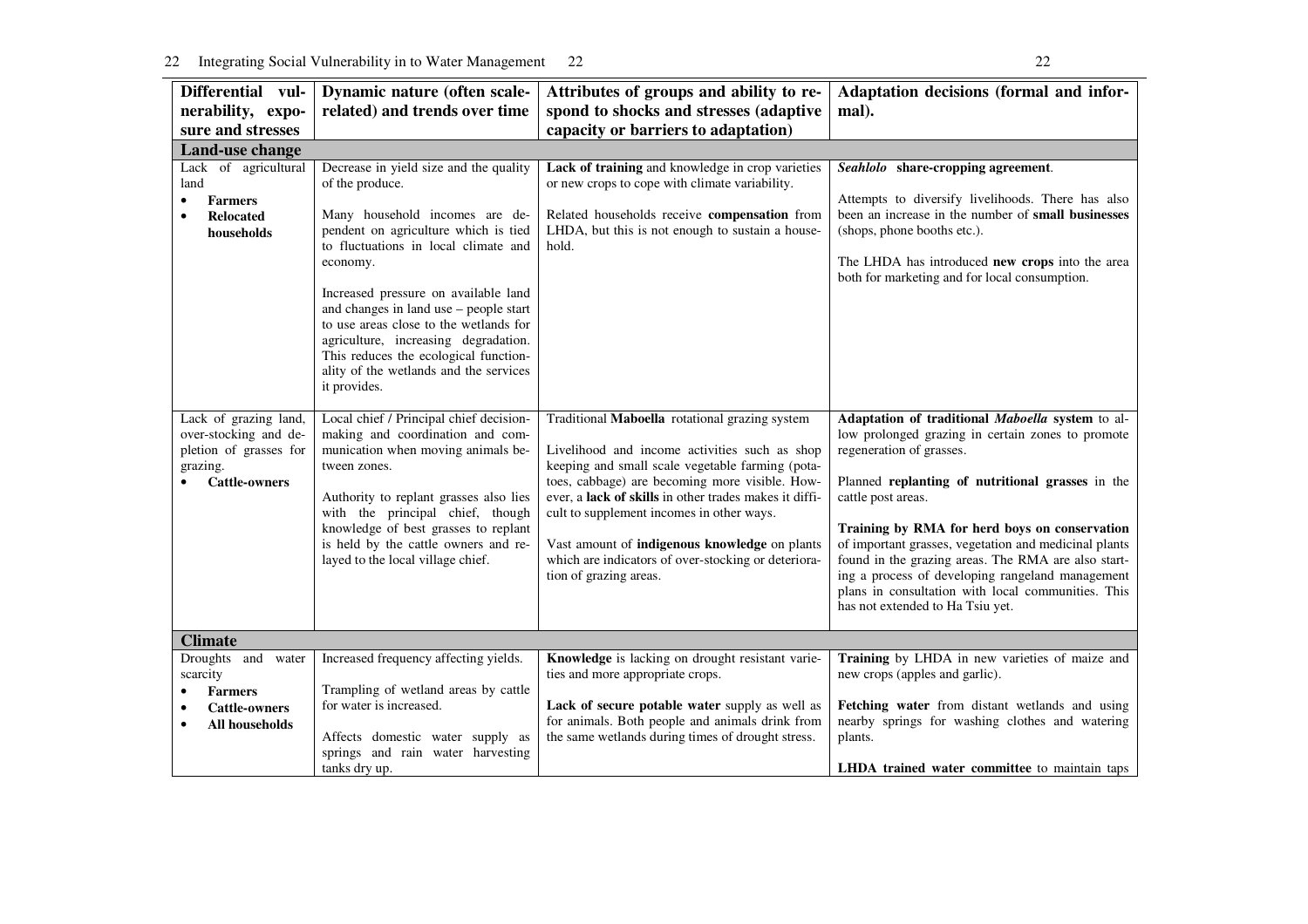|                                     |                                         |                                                      | and regulate supply.                                       |
|-------------------------------------|-----------------------------------------|------------------------------------------------------|------------------------------------------------------------|
| Floods                              | Increased frequency of flash floods     | Irregular flooding may erode seedlings or wash       | Dig furrows and keep grass patches between plots           |
| <b>Farmers</b>                      | affects crop planting and harvesting.   | away ripened crops before harvest.                   |                                                            |
| <b>Cattle-owners</b>                |                                         |                                                      | Planting fruit trees between fields                        |
| <b>All households</b>               | Flood water erodes fields.              | Animals can get stuck in the wetland marsh as        |                                                            |
|                                     |                                         | they attempt to drink from the wetland               | Wait for water in wetlands to collect in other areas       |
|                                     | Degraded wetland areas will be less     |                                                      | for safety of animals.                                     |
|                                     | effective in protecting against the im- |                                                      |                                                            |
|                                     | pacts of floods.                        |                                                      |                                                            |
| Snow                                | Crops can failure if there is heavy     | Temperatures drop during snow months and of-         | Delay planting season so that the crops are less ex-       |
| <b>Farmers</b>                      | snow during the early stages of grow-   | ten result in injuries or deaths.                    | posed to the cold and snow                                 |
| <b>Cattle-owners</b>                | th.                                     |                                                      |                                                            |
| <b>Elderly and ill</b><br>$\bullet$ |                                         | The snow provides moisture for crops and this        | <b>Penalties</b> imposed if cattle enter zone C to protect |
| <b>All households</b>               | Increased volumes of snow over ex-      | moisture is beneficial for the soil in the following | long blade Lesuoane grass which is needed for cattle       |
| <b>Animals</b>                      | tended periods in the winter months.    | planting season                                      | in the winter during heavy snowfall.                       |
|                                     |                                         |                                                      |                                                            |
|                                     | The elderly do not leave their houses   |                                                      |                                                            |
|                                     | often during the winter as snowfall     |                                                      |                                                            |
|                                     | can be very heavy and many areas are    |                                                      |                                                            |
|                                     | difficult to reach.                     |                                                      |                                                            |
| <b>Natural resources</b>            |                                         |                                                      |                                                            |
| Medicinal plants (of-               | Decrease in availability and longer     | Harvesting is regulated - payment required for       | Coordination between local Council members and             |
| ten found in the wet-               | walking distances to collect them.      | collection of plants by those other than traditional | LHDA to create local herb garden.                          |
| lands)                              |                                         | healer.                                              |                                                            |
| Women<br>and                        |                                         |                                                      | Suggestions to grow medicinal plants in home gar-          |
| traditional heal-                   |                                         |                                                      | dens also.                                                 |
| ers                                 |                                         |                                                      |                                                            |
| Fuel wood                           | Over time, one has had to walk fur-     | Alternative sources of energy (such as gas and       | Self-regulated collection by the commu-<br>$\bullet$       |
| All households,                     | ther and further to collect wood.       | paraffin) are often too expensive for the average    | nity so that there is enough for everyone.                 |
| especially                          |                                         | household.                                           | Alternatives are used such as cow dung,<br>$\bullet$       |
| chil-<br>women,                     |                                         |                                                      | Motantsi and Lengana grasses.                              |
| elderly<br>dren,                    |                                         |                                                      | Provision of more trees by the LHDA.<br>$\bullet$          |
| and ill                             |                                         |                                                      | Wood 'closed-off' by Local Natural Re-                     |
|                                     |                                         |                                                      | sources Council to allow regeneration.                     |
|                                     |                                         |                                                      | Suggestions for electricity installation us-               |
|                                     |                                         |                                                      | ing compensation                                           |
| Grasses for thatching               | Resources depleted over time, dam-      | Shortages of grasses restrict grass crafts making    | Knowledge of plants that are indicators of health          |
| roofs<br>and<br>grazing             | aged by the dam's construction and      | and affects the incomes of households.               | or degradation.                                            |
| (some found in the                  | valuable collection sites inundated by  |                                                      |                                                            |
| wetlands)                           | the dam.                                |                                                      | Self-organised regulation. Collect a little at a time so   |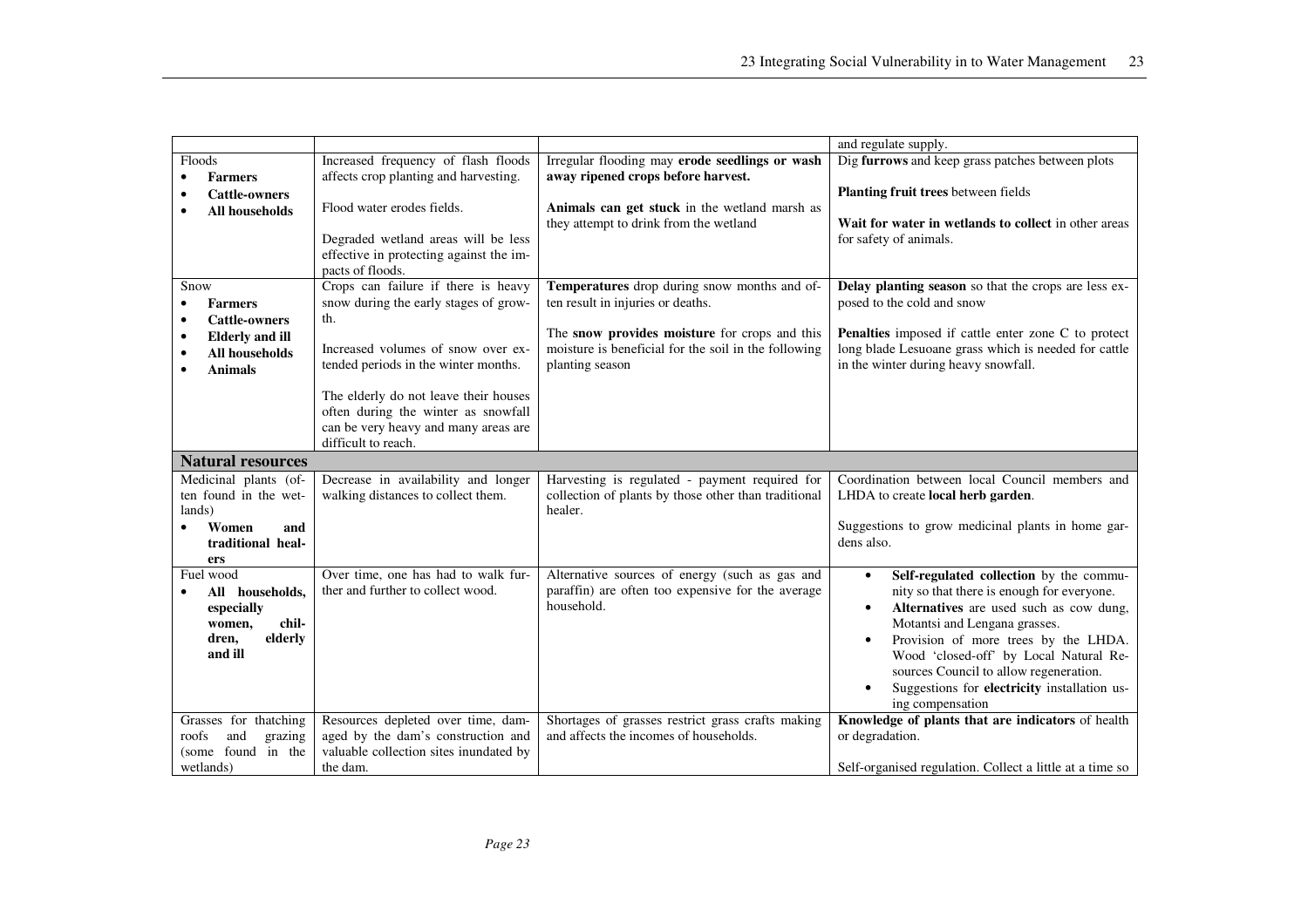| All households                                         |                                                                                                                                                          |                                                                                                                                                          | that there is enough for everyone.                                                                                                                                                                                                                                  |
|--------------------------------------------------------|----------------------------------------------------------------------------------------------------------------------------------------------------------|----------------------------------------------------------------------------------------------------------------------------------------------------------|---------------------------------------------------------------------------------------------------------------------------------------------------------------------------------------------------------------------------------------------------------------------|
| <b>Crafts makers</b>                                   |                                                                                                                                                          |                                                                                                                                                          |                                                                                                                                                                                                                                                                     |
| <b>Cattle owners</b>                                   |                                                                                                                                                          |                                                                                                                                                          |                                                                                                                                                                                                                                                                     |
| <b>Health</b>                                          |                                                                                                                                                          |                                                                                                                                                          |                                                                                                                                                                                                                                                                     |
| HIV/Aids<br>Young<br>women<br>and men                  | High infection rates initially seen in<br>returning migrants (from South Afri-<br>can mines) and (LHDA) dam con-<br>struction workers and now increasing | All 20-40 year olds are high risk category. There<br>are more health clinics in the local area but there<br>is not enough HIV testing carried out.       | Creation of <b>home-based care</b> group with support<br>and training from the Ministry of Health for the eld-<br>erly, sick and those with HIV/Aids.                                                                                                               |
|                                                        | among general population.                                                                                                                                | Patient consultation with traditional/ herbal doctor<br>can cause confusion with advice from medical<br>clinics.                                         | The <b>influence</b> of the <b>traditional healer</b> is used posi-<br>tively by working closely with (Western based)<br>medical clinic. This should hopefully result in sup-<br>porting prescribed medicines rather than causing<br>confusion as to whom to trust. |
| <b>Economy</b>                                         |                                                                                                                                                          |                                                                                                                                                          |                                                                                                                                                                                                                                                                     |
| <b>Markets</b>                                         | Roads have opened up access to                                                                                                                           | Support required to successfully access local                                                                                                            | LHDA has attempted to support the formation of a                                                                                                                                                                                                                    |
| <b>Farmers</b>                                         | nearby towns.                                                                                                                                            | markets. Despite new roads, most produce is still<br>sold locally within and around the village or when<br>people visit the village.                     | committee of potato farmers to help market their<br>produce.                                                                                                                                                                                                        |
| Unemployment<br>and<br>livelihood diversifica-<br>tion | Depletion of natural resource base, as<br>a result of changing population dy-<br>namics and pressure on land use over                                    | Cattle-herding traditionally provides livelihoods<br>for more people each year as herd-boys become<br>cattle owners, but this is no longer the case with | LHDA has provided training in making handi-<br>crafts.                                                                                                                                                                                                              |
| All households                                         | time reduces the ability to depend on<br>traditional livelihood activities.                                                                              | over-stocking the decline of the natural resource<br>base.                                                                                               | <b>Community development fund</b> has been set up by<br>the LHDA for community projects such as the flour<br>mill in Ha Tsiu.                                                                                                                                       |
|                                                        | Stock theft is increasing - this is per-<br>ceived by some community members<br>to be linked to the lack of employ-<br>ment opportunities.               | There is increasing mistrust and conflict between<br>villages and amongst villagers themselves due to<br>cattle theft.                                   | The community is receptive to work related to envi-<br>ronmental services and eco-tourism.                                                                                                                                                                          |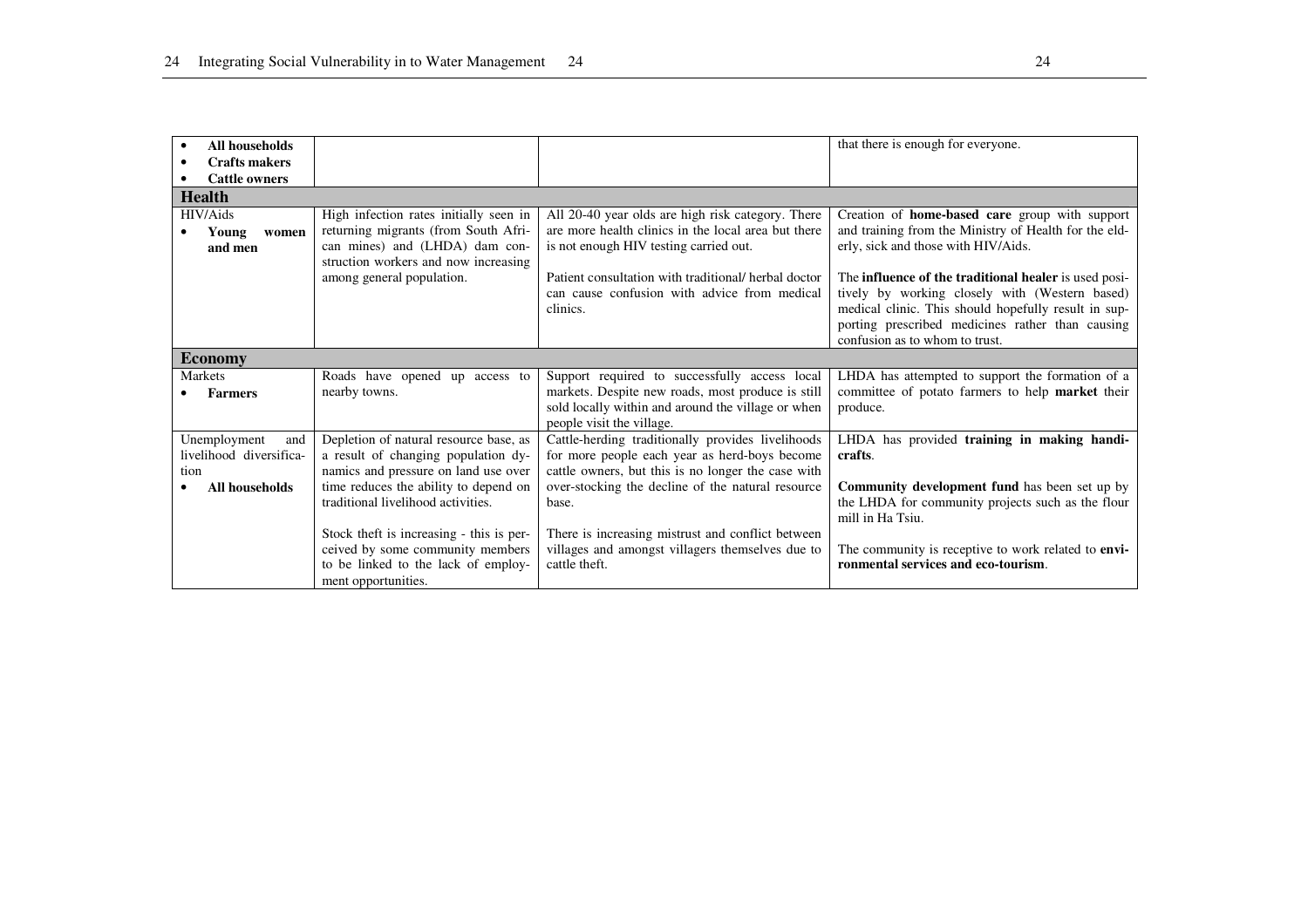# **Appendix 2**

### **Ecological provisions found in the wetlands areas**

| Local plant name                                                   | Use                                             | Location                |
|--------------------------------------------------------------------|-------------------------------------------------|-------------------------|
| <b>Crodile</b>                                                     | To treat common cold. Boil leaves and<br>drink. | Wetlands                |
| Lengana                                                            | Used for roofing, brooms and fuel wood (as      | Grows<br>everywhere     |
|                                                                    | fuel wood is now a scarce resource). Used       | even near houses        |
|                                                                    | for cold relief and by herd boys to sleep on.   |                         |
|                                                                    | Used to treat fever in young children.          |                         |
| Leloli                                                             | Used to make mats and bowls.                    | Wetlands                |
| <b>Moseea</b>                                                      | Used for roofing/thatching, ropes<br>and        |                         |
|                                                                    | brooms. Thick and strong grasses.               | moist areas in the vil- |
|                                                                    |                                                 | lage and in the wet-    |
|                                                                    |                                                 | lands.                  |
| <b>Lesuoane</b>                                                    | Used for cattle feed. Tall blades of grass      | Wetlands                |
|                                                                    | mean that cattle can feed on them even after    |                         |
|                                                                    | heavy snowfall. Lesuoane is protected using     |                         |
|                                                                    | penalties for trespassing in the wetlands ar-   |                         |
|                                                                    | eas to promote its growth.                      |                         |
| <b>Selae</b>                                                       | A green vegetable used for cooking as it is a   | Wetlands                |
|                                                                    | part of the local diet.                         |                         |
| <b>Qobo</b>                                                        | Top leafy part is eaten and the root is used in | Wetlands                |
|                                                                    | medicine. This is a sacred medicine ('Pitsa')   |                         |
|                                                                    | and only traditional healers and elders know    |                         |
|                                                                    | what it is used for                             |                         |
| <b>Senchebane</b><br>Looks like Leloli grass, though it is thinner |                                                 | Wetlands                |
|                                                                    | and softer. Often used as an indicator of the   |                         |
|                                                                    | health of the wetland.                          |                         |

## **References**

- Bharwani, S. (2005). "Multi-agent modelling of climate outlooks and food security on a community garden scheme in Limpopo, South Africa." Philosophical Transactions of the Royal Society B. **360**: 2183–2194.
- Chakela, Q. K. (1999). State of the environment in Lesotho 1997. Lesotho, National Environment Secretariat (NES), Ministry of Environment.
- Downing, T. E., Aerts, J., Soussan, J., Barthelemy, O., Bharwani, S., Ionescu, C., Hinkel, J., Klein, R.J.T., Mata, L., Moss, S., Purkey, D. and Ziervogel, G. (2006). Integrating social vulnerability into water management. Oxford, Oxford: Stockholm Environment Institute.
- Dzimba, J., Matooane, M. (2005). Stock Theft and Human Security: A case study of Lesotho. Pretoria, Institute for Security Studies.
- Ministry of Health and Social Welfare, Lesotho and Bureau of Statistics, Lesotho. Lesotho Demographic and Health Survey 2004: Preliminary Report
- Wilken, G. C. (1982). Agroclimatic Hazard Perception, Prediction and Risk Avoidance Strategies in Lesotho.